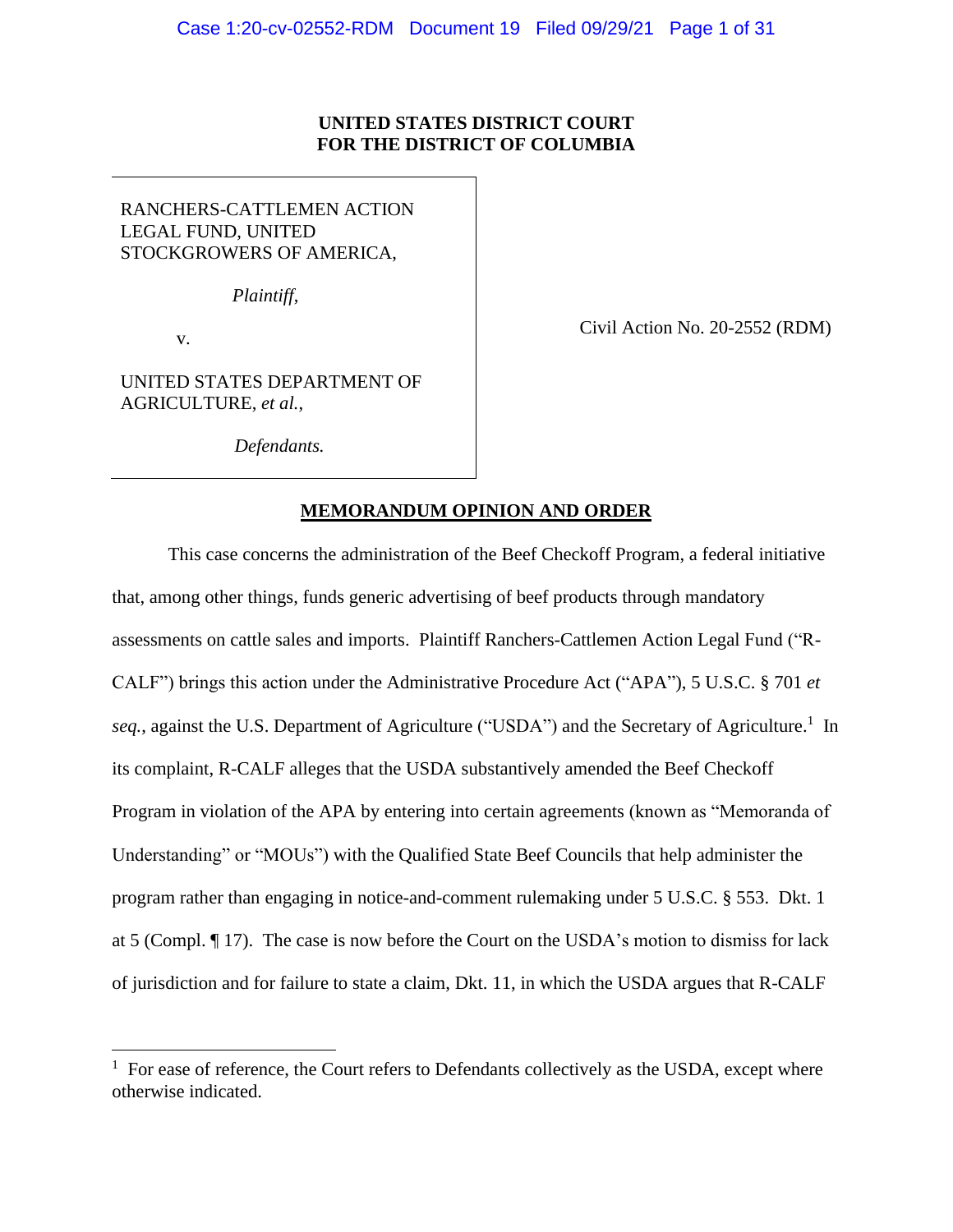#### Case 1:20-cv-02552-RDM Document 19 Filed 09/29/21 Page 2 of 31

lacks standing to challenge the MOUs and that R-CALFs claims are precluded by earlier litigation in the District of Montana, Dkt. 11-1 at 2–3.

For the reasons set forth below, the Court concludes that R-CALF has adequately alleged the elements of associational standing and, accordingly, will **DENY** USDA's motion to dismiss for lack of jurisdiction. But that conclusion merely resolves the USDA's *facial* challenge to the adequacy of R-CALF's complaint; it does not resolve the *factual* question whether R-CALF actually has standing. Because the Court must (or, at least, is inclined to) resolve that question before proceeding to the USDA's preclusion defense, the Court will **DENY** without prejudice USDA's motion to dismiss for failure to state a claim and will **ORDER** further briefing (and discovery, if necessary) concerning the factual basis for R-CALF's associational standing.

### **I. BACKGROUND**

The Beef Checkoff Program is a federal initiative that promotes the marketing of "beef and beef products" using funds collected through a mandatory assessment on cattle sales and imports. 7 U.S.C. § 2901(b). The program was established in the Beef Promotion and Research Act of 1985 ("Beef Act"), Pub. L. No. 99-198, § 1601, 99 Stat. 1354, 1597–1606 (codified at 7 U.S.C. § 2901–2911), which Congress enacted with the goal of "carrying out a coordinated program of promotion and research designed to strengthen the beef industry's position in the marketplace and to maintain and expand domestic and foreign markets and uses for beef and beef products." 7 U.S.C. § 2901(b).

The Beef Act directed the USDA to implement the statute's substantive provisions through a "beef promotion and research order," 7 U.S.C. § 2903(b), which USDA promulgated in July 1986. *See* Beef Promotion and Research Order ("Beef Order"), 51 Fed. Reg. 26,132 (July 18, 1986) (codified at 7 C.F.R. pt. 1260); *see also* 7 U.S.C. § 2904 (setting forth the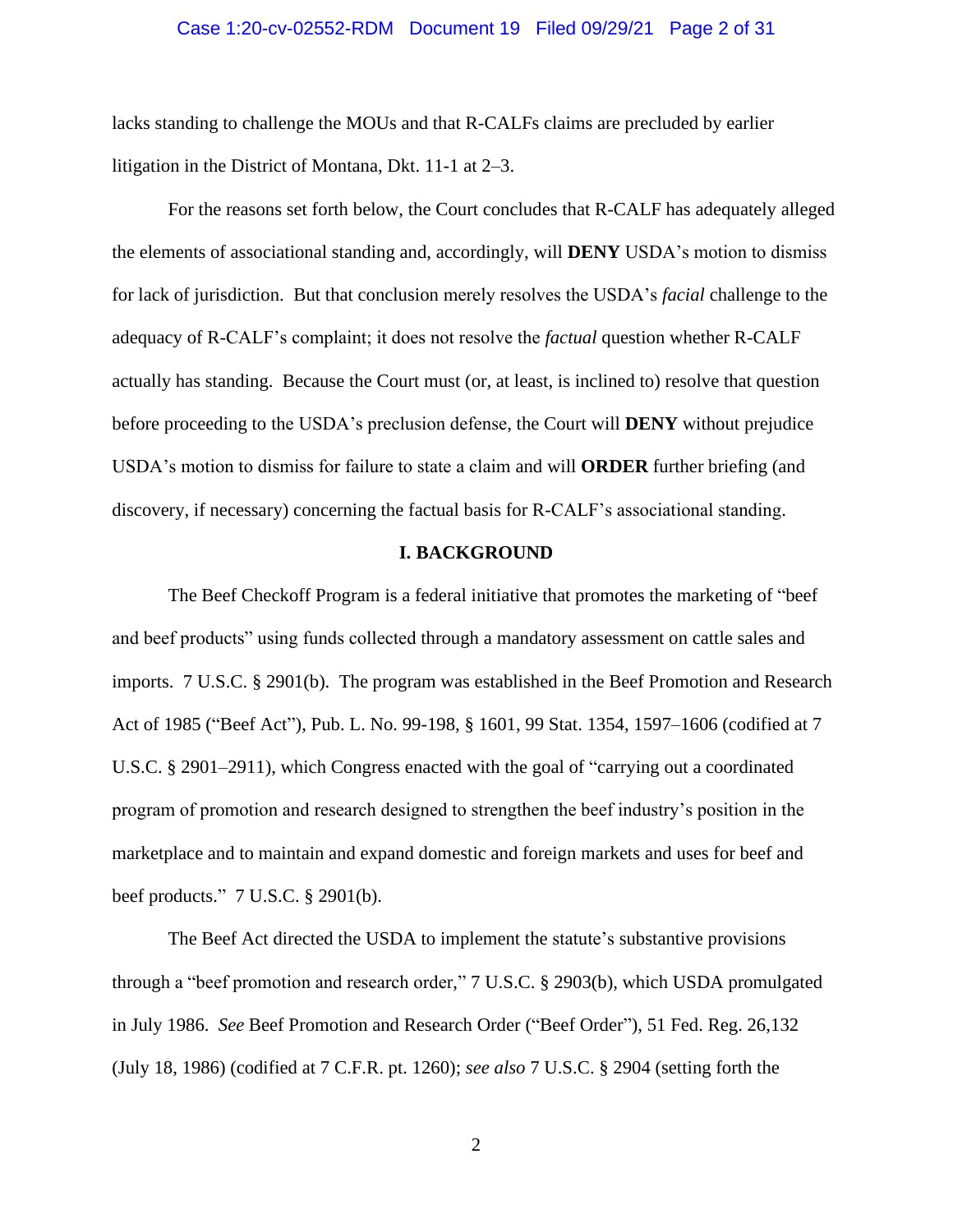### Case 1:20-cv-02552-RDM Document 19 Filed 09/29/21 Page 3 of 31

"required terms" of the beef promotion and research order). Together, the Beef Act and the Beef Order establish the Beef Checkoff Program and provide for its funding through a one-dollar-perhead-of-cattle "checkoff" or assessment, 7 U.S.C. § 2904(8)(A); 7 C.F.R. § 1260.172(a), "on all cattle sold in the United States and on cattle, beef, and beef products imported into the United States," 7 U.S.C. § 2901(b).

The Beef Act and Beef Order created two national entities to administer the program under USDA oversight: the Cattlemen's Beef Promotion and Research Board ("Beef Board") and the Beef Promotion Operating Committee ("Operating Committee"). 7 U.S.C. § 2904(1)– (5); 7 C.F.R. §§ 1260.141, 1260.161. In addition, Congress contemplated a role for certain beefpromotion entities operating at the state level, known as Qualified State Beef Councils, or QSBCs. *See* 7 U.S.C. §§ 2904(8), 2905. A QSBC is a "beef promotion entity" that (1) is either "authorized by State statute" or "organized and operating within a State;" (2) "receives voluntary assessments or contributions;" (3) "conducts beef promotion, research, and consumer and industry information programs;" and (4) is "certified by the [Beef Board] . . . as the beef promotion entity in such State." 7 C.F.R. § 1260.115; *see also id.* § 1260.181 (setting forth the requirements for the Beef Board to certify a QSBC). QSBCs perform several functions in support of the Beef Checkoff Program, including serving as liaisons between the Beef Board and state cattle producers, 7 U.S.C. § 2905; collecting the one-dollar-per-head checkoff assessments on the Beef Board's behalf, 7 U.S.C. § 2904(8); 7 C.F.R. § 1260.172(a); electing, as a group, half the members of the Operating Committee, 7 C.F.R. § 1260.161(a); *id.* § 1260.112; and conducting beef promotion, research, and consumer and industry information programs, *id.*  § 1260.181(a).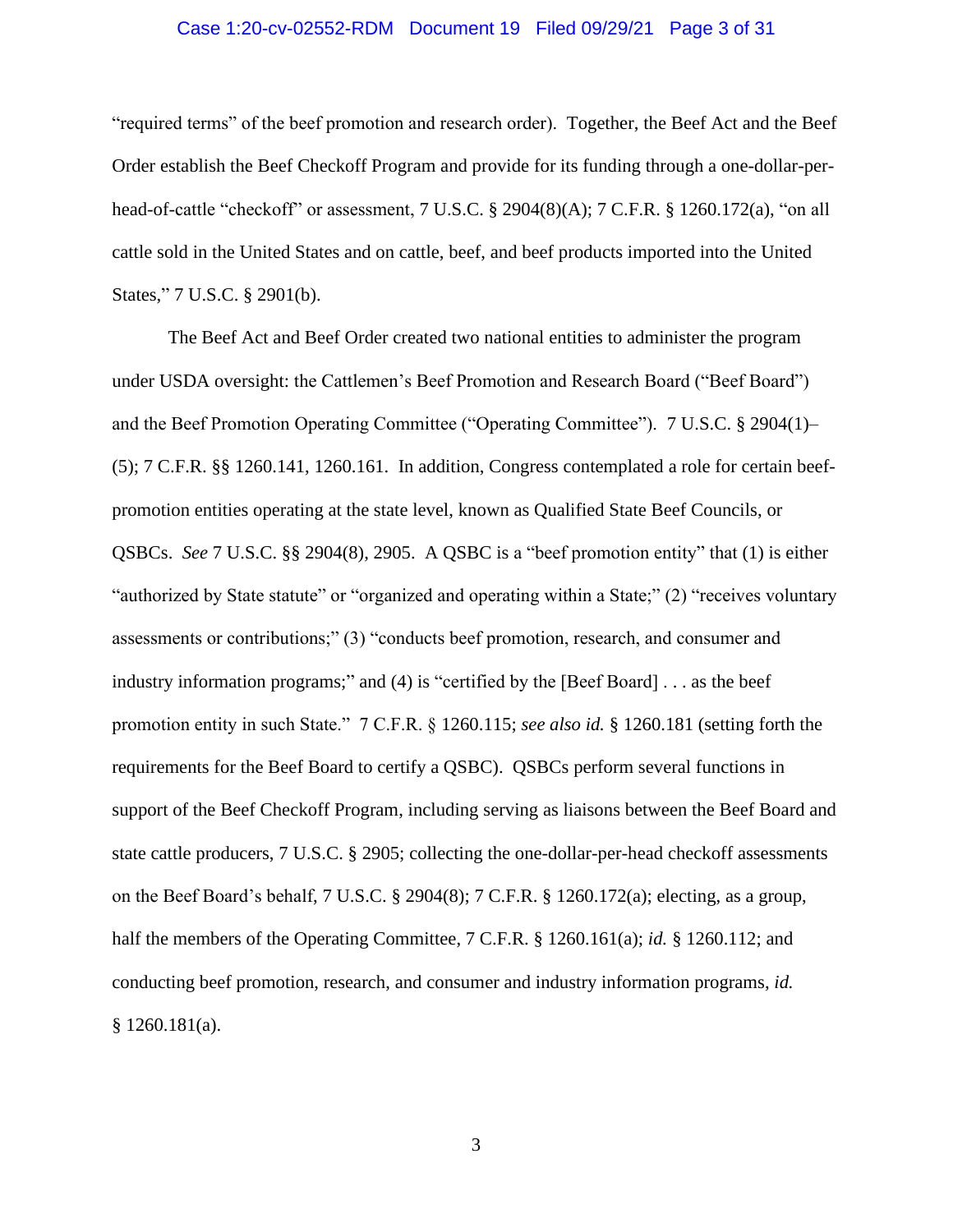#### Case 1:20-cv-02552-RDM Document 19 Filed 09/29/21 Page 4 of 31

To foster the QSBCs' operations, the Beef Act and Beef Order permit cattle producers to divert up to 50 cents per head of cattle from their checkoff assessment to their local QSBC. 7 U.S.C. § 2904(8)(C); 7 C.F.R. § 1260.172(a)(3). In practice, the USDA has permitted QSBCs to retain 50 cents of every checkoff dollar they collect and to forward the rest to the Beef Board. *See* Beef Promotion and Research, 84 Fed. Reg. 20,765, 20,766 (May 13, 2019). Cattle producers, however, may opt out of this arrangement and elect to have their entire assessment sent to the federal program. *Id.* at 20,767. The Beef Order also places limits on how QSBCs may spend the funds they receive: specifically, QSBCs must conduct or fund "plans or projects for promotion, research, consumer information and industry information, with respect to beef and beef products," 7 C.F.R. § 1260.169(a), intended to "strengthen the beef industry's position in the marketplace," *id.* § 1260.181(b)(1). QSBCs may "[n]ot use council funds collected pursuant to [the Beef Checkoff Program] for the purpose of influencing governmental policy or action, or to fund plans or projects which make use of any unfair or deceptive acts or practices including unfair or deceptive acts or practices with respect to the quality, value or use of any competing product." *Id.* § 1260.131(b)(7). This case concerns the funds that the QSBCs obtain through the checkoff program, and in particular the uses to which the QSBCs put those funds.

When it comes to challenging aspects of the Beef Checkoff Program, this is not R-CALF's first rodeo. The story of this litigation begins in the District of Montana, four years before the filing of the complaint in this action. In 2016, R-CALF sued the USDA and the Secretary in the District of Montana, arguing that the Beef Checkoff Program violated the First Amendment insofar as it permitted QSBCs to retain a portion of cattle producers' checkoff assessments and to use that money to fund speech with which R-CALF's members disagreed. Dkt. 1 at 3 (Compl. ¶ 7); *see* Complaint, *R-CALF v. Perdue*, No. 16-CV-41 (D. Mont. May 2,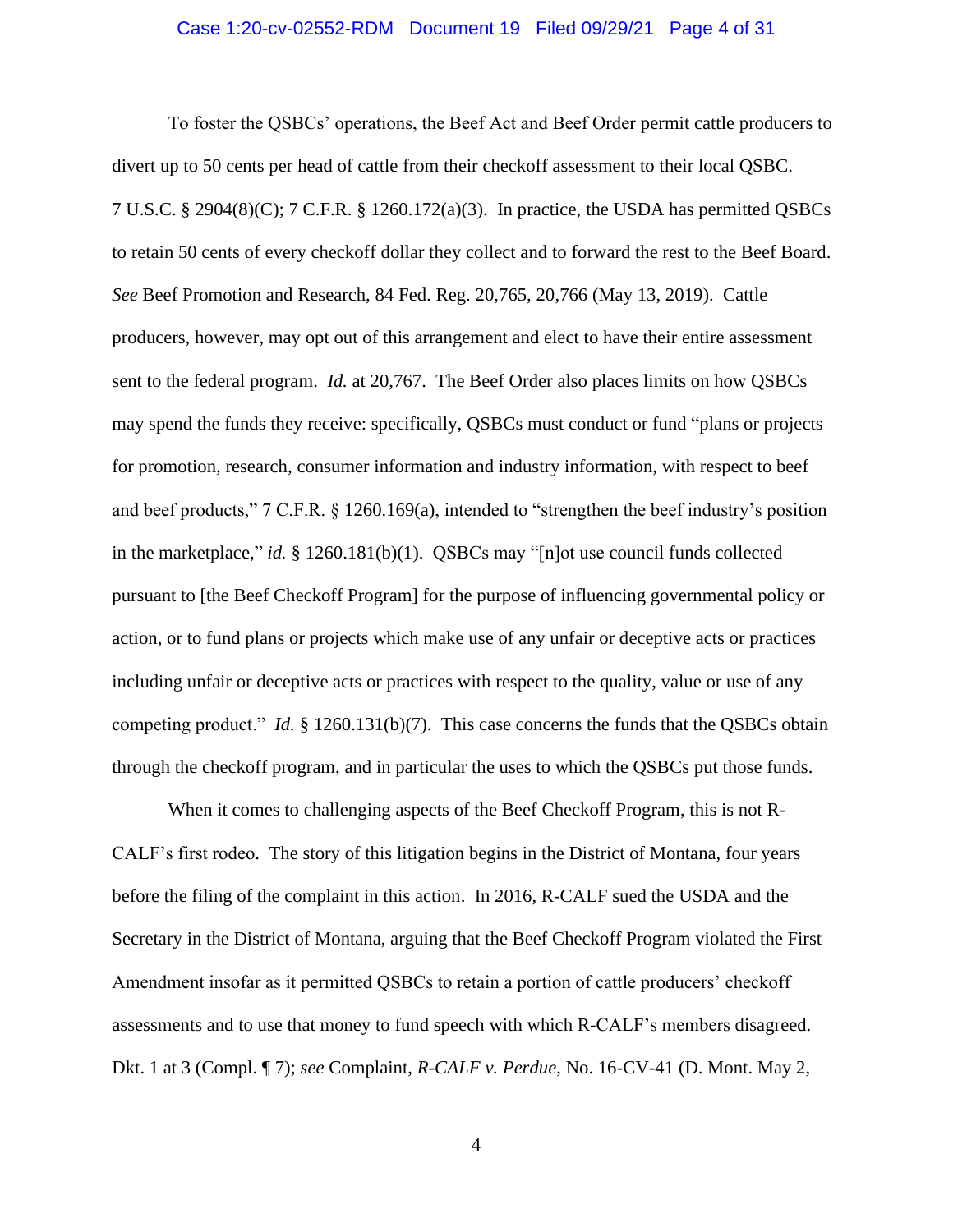### Case 1:20-cv-02552-RDM Document 19 Filed 09/29/21 Page 5 of 31

2016) (Dkt. 1). Eventually, R-CALF obtained a preliminary injunction based, in part, on the district court's conclusion that "the Government's statutorily authorized control over the [QSBCs] appears inadequate to transform [QSBC] advertising into government speech." *R-CALF v. Perdue (R-CALF I)*, No. 16-CV-41, 2017 WL 2671072, \*7 (D. Mont. June 21, 2017). Concluding that the mandatory assessments were thus used, in part, to fund private speech, the district court "enjoined [the USDA] from continuing to allow the Montana Beef Council to use the assessments that it collects under the Beef Checkoff Program to fund its advertising campaigns, unless the payer provides prior affirmative consent authorizing the [QSBC] to retain a portion of the payer's assessment," *id.* at \*8. The Ninth Circuit affirmed, holding that the district court had not abused its discretion in granting the preliminary injunction. *R-CALF v. Perdue (R-CALF II)*, 718 F. App'x 541, 542 (9th Cir. 2018).

After the district court issued the preliminary injunction, but before the case proceeded to summary judgment, the USDA began entering into Memoranda of Understanding ("MOUs") with QSBCs across the country. Dkt. 1 at 4 (Compl. ¶ 9). These MOUs, which R-CALF alleges are "identical" for each QSBC, *id.* (Compl. ¶ 10), increase the USDA's oversight over QSBCs' use of funds acquired through the Beef Checkoff Program. The MOUs grant the Secretary the power to "review[] and approve[] the QSBCs' budgets and marketing plans;" permit "government officials [to] participate in QSBC board meetings at which promotional and funding decisions are made;" and "allow the Secretary to decertify a noncompliant QSBC, thereby terminating its access to checkoff funds." *R-CALF v. Vilsack (R-CALF IV)*, 6 F.4th 983, 986–87 (9th Cir. 2021). Significantly, they also grant the Secretary pre-approval authority over "any and all promotion, advertising, research, and consumer information plans and projects" undertaken by QSBCs, *id.* at 986, as well as over "all contracts" QSBCs make with third parties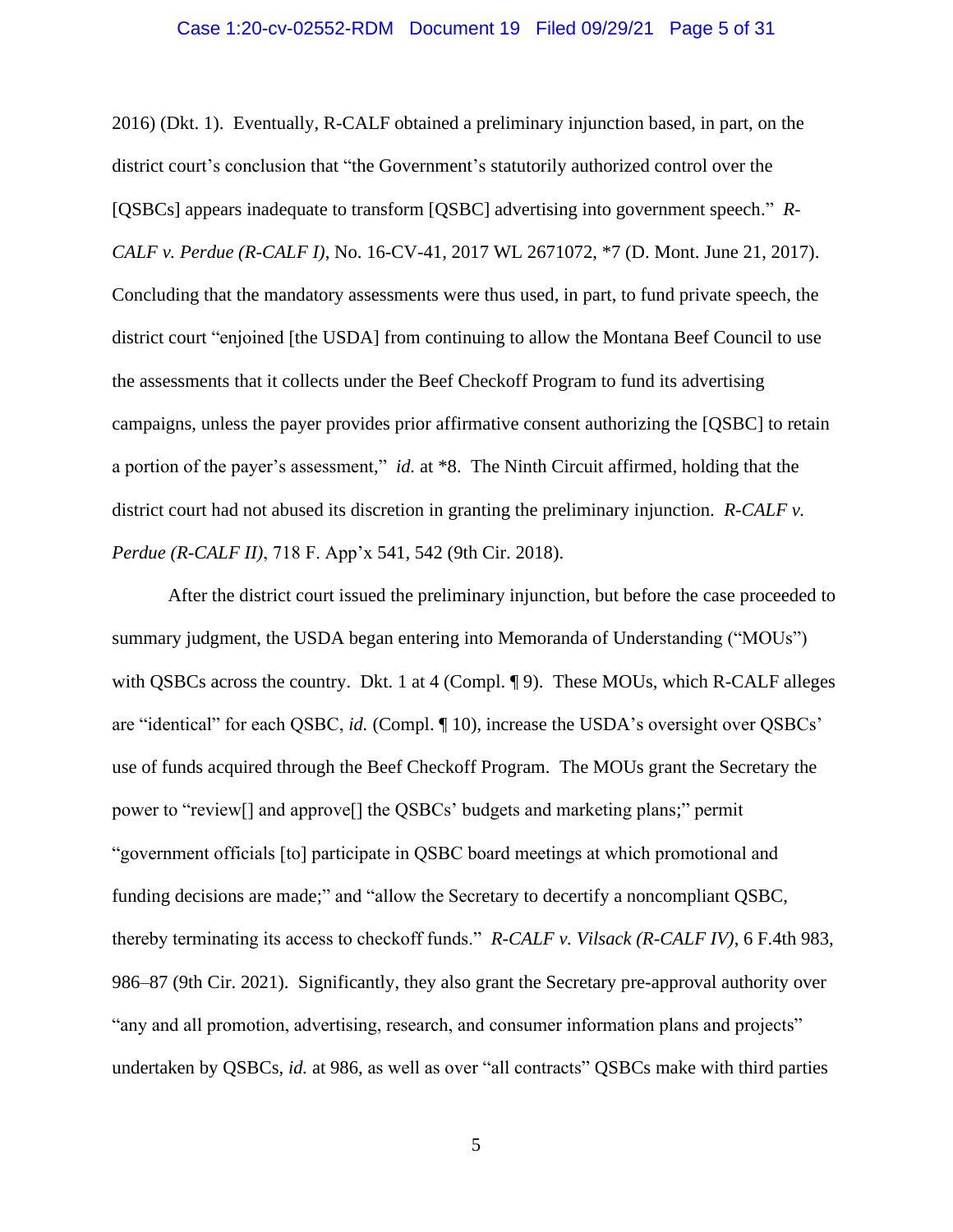### Case 1:20-cv-02552-RDM Document 19 Filed 09/29/21 Page 6 of 31

to produce advertisements and promotional materials, and "any plans or projects" developed under those contracts, *id.* at 987. The MOUs do not require pre-approval, however, of "noncontractual transfers of checkoff funds to third parties to produce promotional materials." *Id.* (emphasis added). Instead, "recipients of these transfers" need only "identify their expenditures in an annual accounting" and "promot[e] beef without being unfair, deceptive, or political." *Id.* "The MOUs allow the Secretary to decertify a noncompliant QSBC, thereby terminating its access to checkoff funds." *Id.*

At summary judgment, the USDA and defendant-intervenor QSBCs argued that, as a result of the MOUs, the federal government exerted sufficient control of the QSBC speech to remedy any First Amendment deficiency in the program. *See R-CALF v. Perdue (R-CALF III)*, 449 F. Supp. 3d 944, 951–56 (D. Mont. 2020). The district court agreed, concluding that the MOUs provide the USDA with "significant discretion to approve or reject QSBC speech . . . such that QSBC speech constitutes government speech." *Id.* at 955.

The Ninth Circuit affirmed. *R-CALF IV*, 6 F.4th at 991. Invoking the Supreme Court's decision in *Johanns v. Livestock Mktg. Ass'n*, 544 U.S. 550, 560–61 (2005)—which upheld the national aspects of the Beef Checkoff Program against a First Amendment attack—the Ninth Circuit concluded that QSBC speech financed using checkoff funds counted as government speech because it was "effectively controlled" by the USDA. *R-CALF IV*, 6 F.4th at 988 (quoting *Johanns*, 544 U.S. at 560). It held, in particular, that "[p]romotional campaigns by QSBCs and contracted third parties subject to the Secretary's pre-approval are . . . plainly government speech" because the MOUs ensure USDA has "final approval authority over every word used in every promotional campaign." *Id.* at 989. The Ninth Circuit further held that the payments QSBCs make to third party organizations are "effectively controlled" by the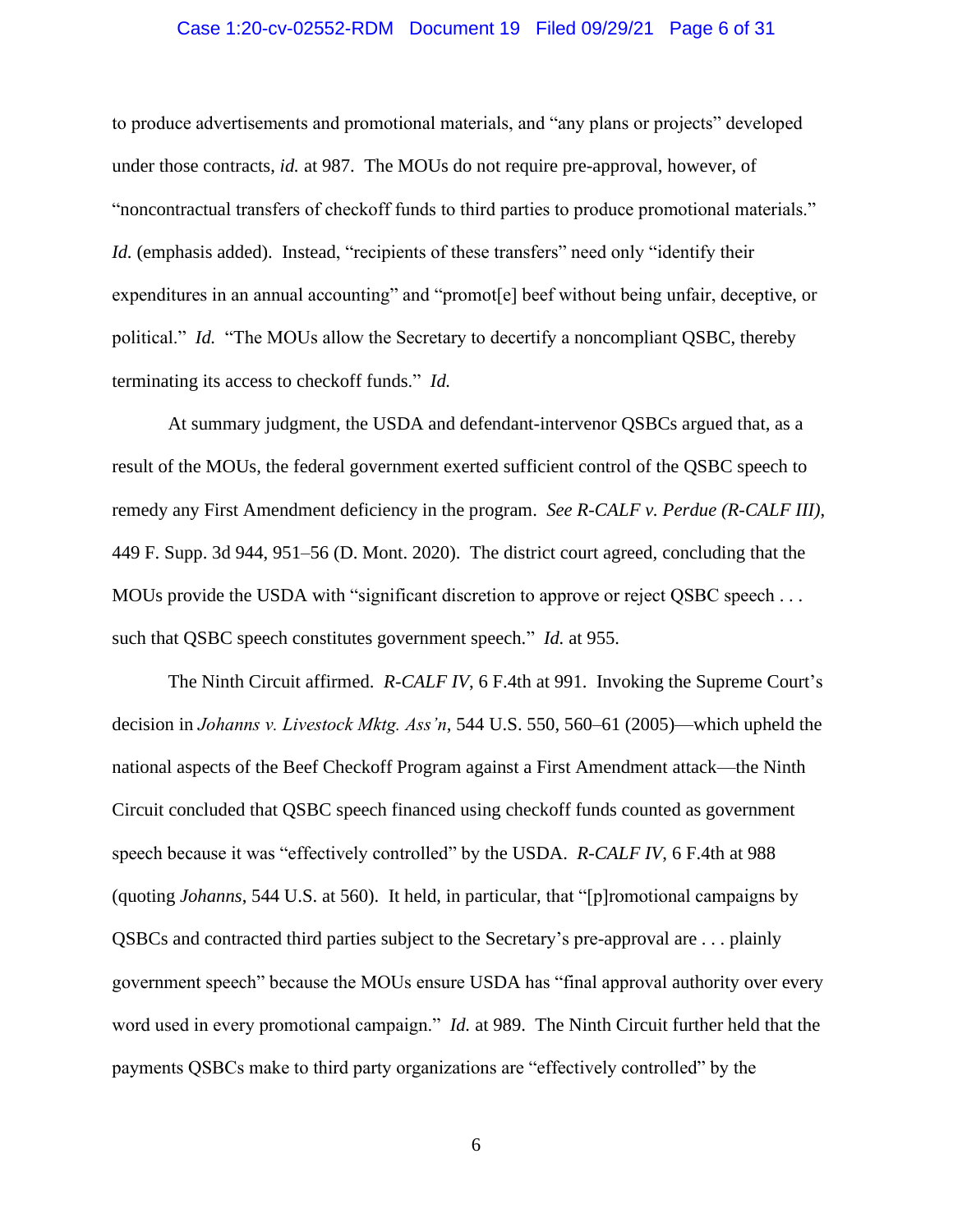### Case 1:20-cv-02552-RDM Document 19 Filed 09/29/21 Page 7 of 31

government, even though they are not subject to USDA pre-approval, because the USDA ultimately has the "ability to control [that] speech." *Id.* at 990. In this regard, the court stressed that the USDA reviews and approves annual budgets and proposals of QSBCs' "anticipated expenses and disbursements" and "general description[s] of the proposed promotion . . . programs contemplated;" receives advanced notice of all QSBC board meetings, which allows the government to "participat[e] . . . in any discussions about payments to third parties;" "control[s]... the flow of assessment funds to the QSBCs;" and, in the final analysis, may wield "the threat of decertification under the MOUs and the regulations if [USDA] disapproves of the use of those funds. *Id.*

On September 11, 2020, six months after the district court in Montana granted summary judgment in favor of the USDA and defendant-intervenor QSBCs, R-CALF brought the present action against the USDA and the Secretary. *See* Dkt. 1 (Compl.). In its complaint, R-CALF alleges that the USDA "acted without observance of procedure required by law," 5 U.S.C. § 706(D), when it entered into the MOUs because those agreements "substantively amended the existing regulatory scheme . . . without complying with the APA's notice-and-comment requirements." Dkt. 1 at 4, 19 (Compl. ¶¶ 14, 73). R-CALF also alleges that the MOUs are "arbitrary and capricious," 5 U.S.C. § 706(A), because the regulatory changes they introduced were "not the product of reasoned decisionmaking." Dkt. 1 at 21 (Compl. ¶ 84). R-CALF, accordingly, asks the Court for an order "vacating and setting aside the MOUs . . . at issue" and "a declaration that the MOUs . . . are unlawful." *Id.* at 22 (Compl.).

On November 20, 2020, the USDA moved to dismiss R-CALF's complaint for lack of subject matter jurisdiction under Federal Rule of Civil Procedure 12(b)(1), and for failure to state a claim under Rule 12(b)(6). Dkt. 11. That motion is now before the Court.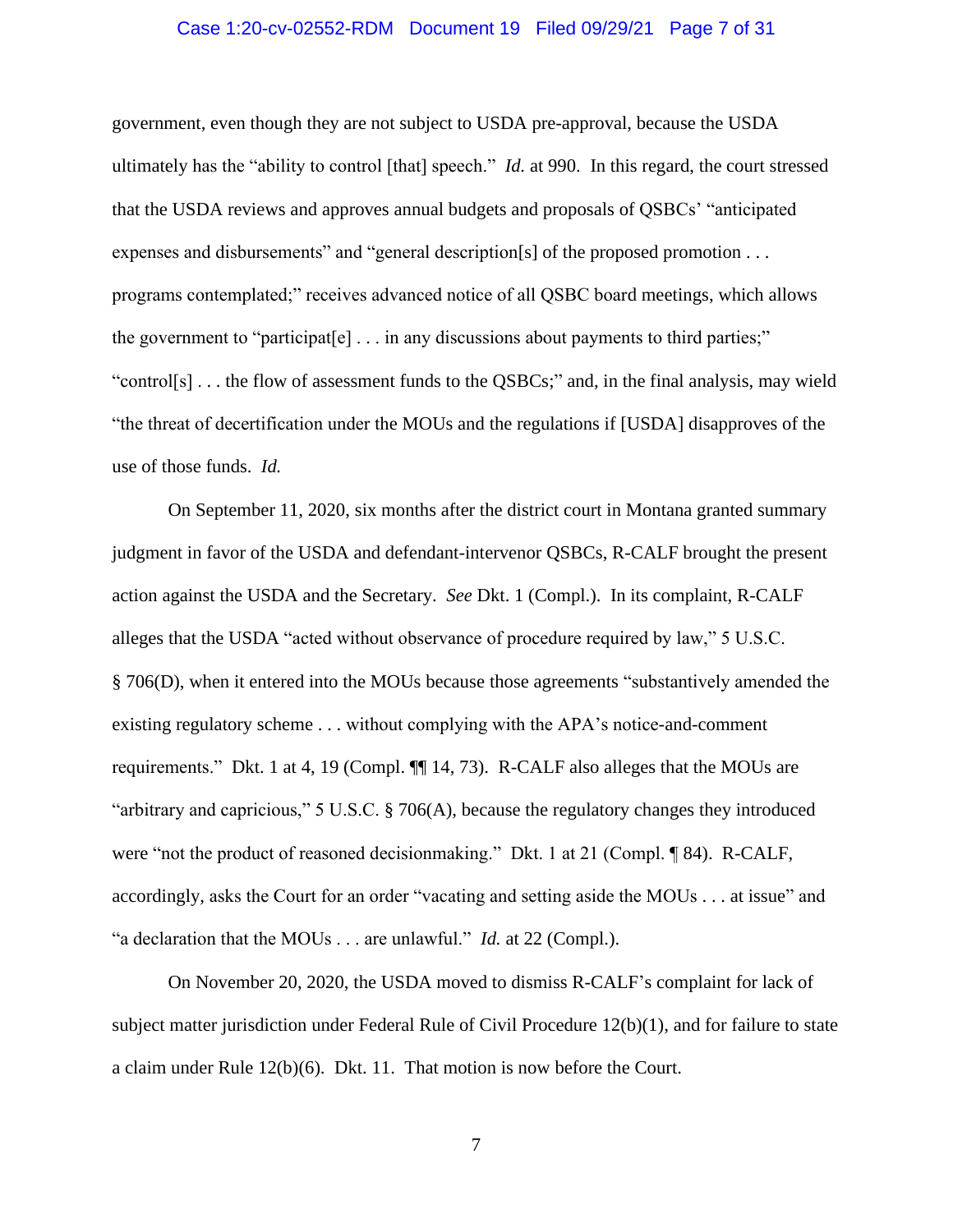#### **II. ANALYSIS**

According to USDA, two aspects of this case compel a dismissal. First, USDA argues that R-CALF lacks standing to challenge the legality of the MOUs because neither R-CALF, nor its members, can plausibly allege an injury in fact traceable to the MOUs. Dkt. 11-1 at 8. Second, USDA contends that R-CALF is precluded from bringing its claims in this litigation, because it "already had a chance to bring its challenges to the MOUs" during the parties' prior litigation "before the Montana district court," yet chose not to do so. *Id.*

The Court begins, as it must, with standing. *See Steel Co. v. Citizens for a Better Env't*, 523 U.S. 83, 94 (1998). "Article III of the Constitution limits the jurisdiction of federal courts to 'actual cases or controversies between proper litigants.'" *Mendoza v. Perez*, 754 F.3d 1002, 1010 (D.C. Cir. 2014) (quoting *Fla. Audubon Soc'y v. Bentsen*, 94 F.3d 658, 661 (D.C. Cir. 1996) (en banc)). Because "defect[s] of standing" constitute "defect[s] in subject matter jurisdiction," *Haase v. Sessions*, 835 F.2d 902, 906 (D.C. Cir. 1987), a challenge to standing is properly raised on a motion to dismiss under Rule 12(b)(1).

At the motion to dismiss stage, a challenge to the plaintiff's standing "may take one of two forms." *Hale v. United States*, No. 13-1390, 2015 WL 7760161, at \*3 (D.D.C. Dec. 2, 2015). First, a Rule 12(b)(1) motion "may raise a 'facial' challenge to the Court's jurisdiction." *Id.* A facial challenge asks whether the complaint alleges facts sufficient to establish the court's jurisdiction. *See Lujan v. Defs. of Wildlife*, 504 U.S. 555, 561 (1992); *see also Owner-Operator Indep. Drivers Ass'n v. Dep't of Transp.*, 879 F.3d 339, 346–47 (D.C. Cir. 2018). To survive a motion to dismiss, the plaintiff must plausibly allege the "three elements" that comprise the "irreducible constitutional minimum of standing": injury in fact, causality, and redressability. *Lujan*, 504 U.S. at 560–61. That is, the plaintiff must plausibly allege (1) a "concrete,"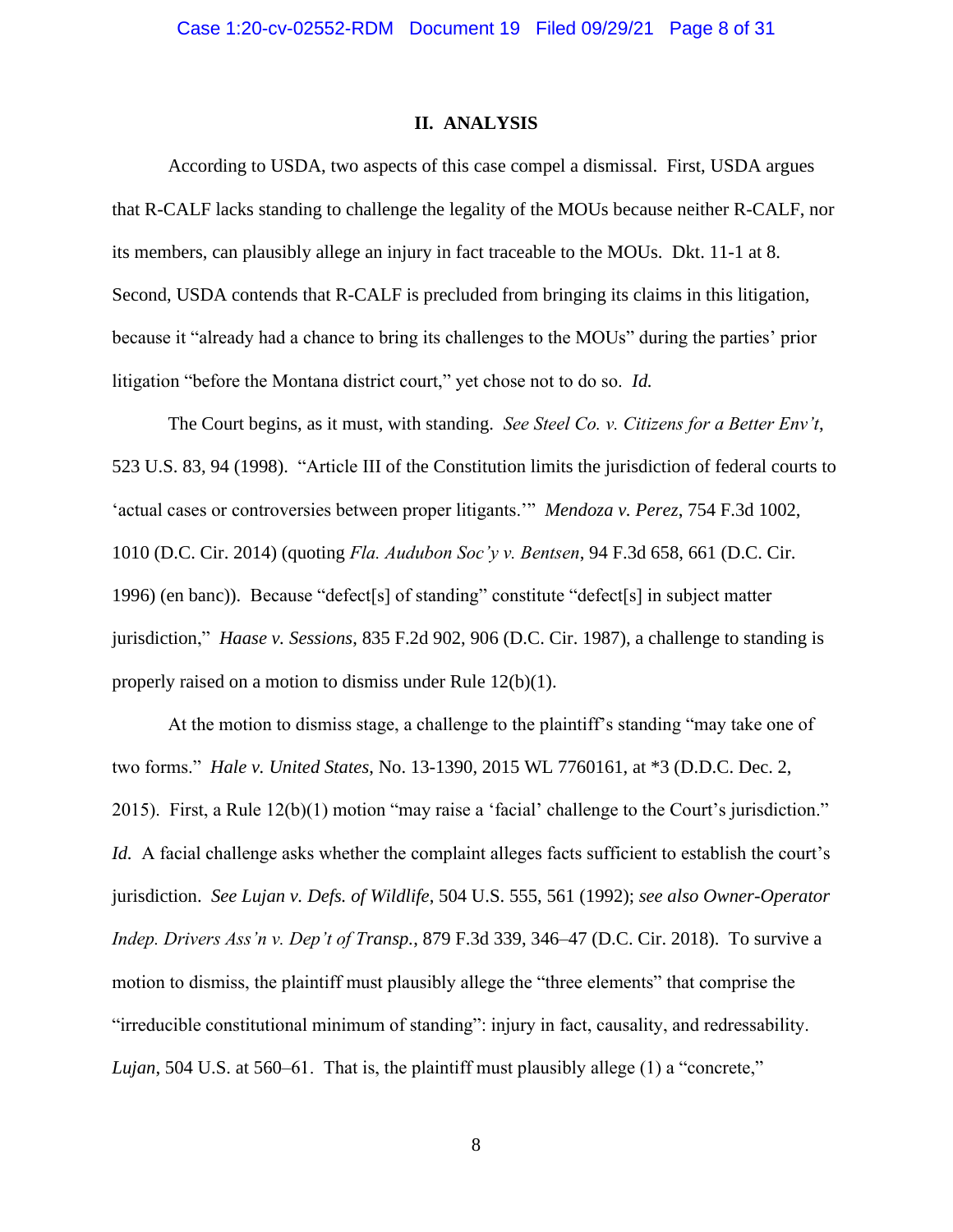### Case 1:20-cv-02552-RDM Document 19 Filed 09/29/21 Page 9 of 31

"particularized," and "actual or imminent" "invasion of a legally protected interest" that is (2) "fairly traceable to the challenged action of the defendant" and (3) "likely" to be "redressed by a favorable decision." *Id.* at 560–61 (quotation marks and citations omitted); *Humane Soc'y of U.S. v. Vilsack*, 797 F.3d 4, 8 (D.C. Cir. 2015). In this posture, the Court must accept the factual allegations of the complaint as true, *Erby v. United States*, 424 F. Sup. 2d 180, 182 (D.D.C. 2006), but also assess the "plausibility" of the plaintiff's standing allegations in light of the relevant context and the Court's "judicial experience and common sense," *Humane Soc'y of U.S.*, 797 F.3d at 8 (quoting *Ashcroft v. Iqbal*, 556 U.S. 662, 679 (2009)).

"Alternatively, a Rule 12(b)(1) motion may raise a 'factual' challenge to the Court's jurisdiction." *Hale*, 2015 WL 7760161, at \*3. When a motion to dismiss is framed in this manner, the Court "may not deny the motion . . . merely by assuming the truth of the facts alleged by the plaintiff and disputed by the defendant" but "must go beyond the pleadings and resolve any disputed issues of fact the resolution of which is necessary to a ruling upon the motion to dismiss." *Phoenix Consulting Inc. v. Republic of Angola*, 216 F.3d 36, 40 (D.C. Cir. 2000). The Court "has considerable latitude in devising the procedures it will follow to ferret out the facts pertinent to jurisdiction," so long as it "afford[s] the nonmoving party an ample opportunity to secure and present evidence relevant to the existence of jurisdiction." *Prakash v. Am. Univ.*, 727 F.2d 1174, 1179–80 (D.C. Cir. 1984) (citations omitted).

Here, the USDA's motion to dismiss raises only a facial challenge to R-CALF's standing allegations. Throughout its opening brief, the USDA repeatedly argues that R-CALF "has failed to *allege* . . . standing." Dkt. 11-1 at 15 (emphasis added). The USDA does not contest R-CALF's allegations of harm *as a matter of fact*; rather, it "credit[s] th[ose] allegation[s]" and maintains that, *as a matter of law*, they do not "establish injury in fact," *id.* at 18. And, in its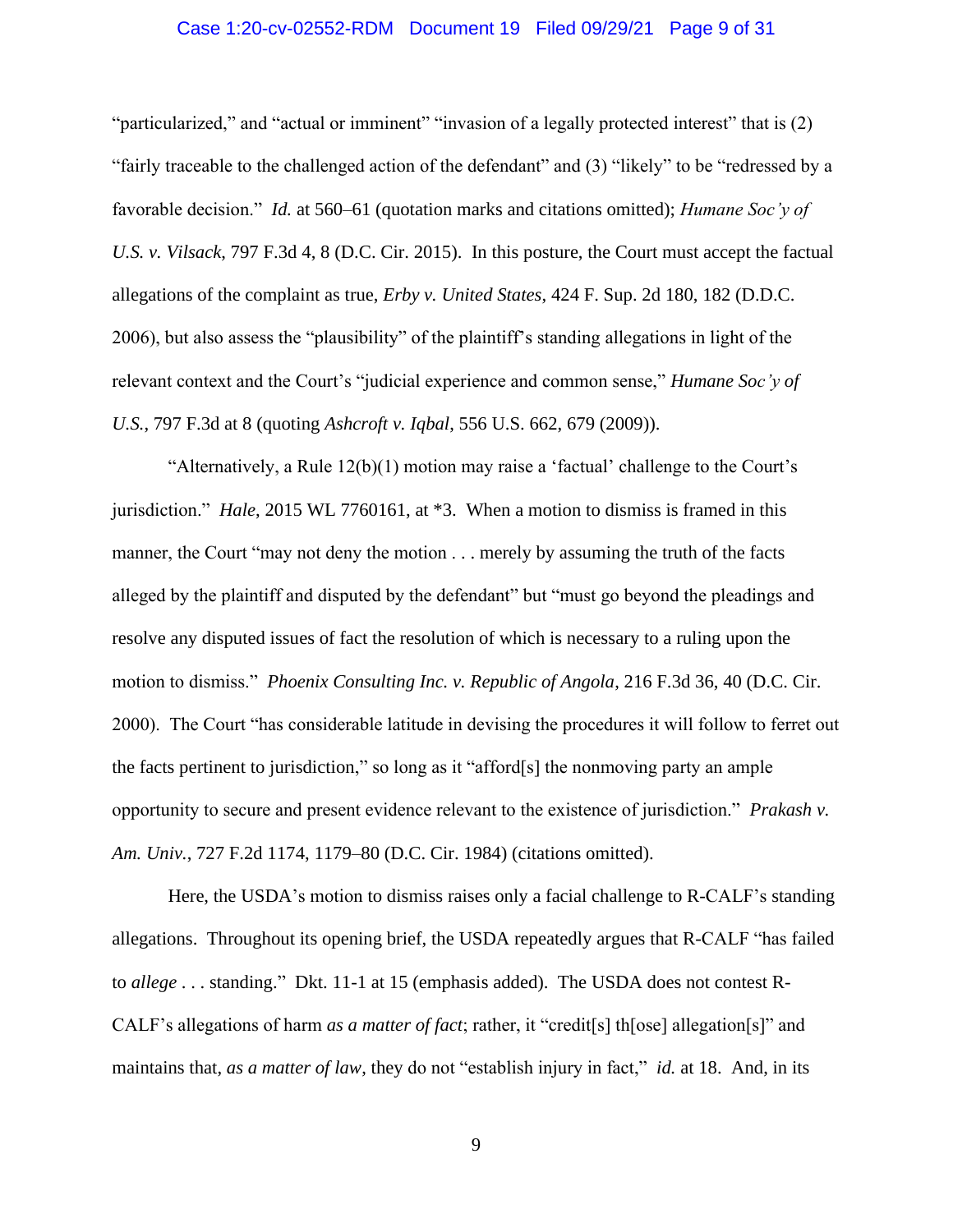### Case 1:20-cv-02552-RDM Document 19 Filed 09/29/21 Page 10 of 31

reply, USDA acknowledges that "while economic injuries of the type suggested by R-CALF . . . could potentially be cognizable, R-CALF's complaint does not *sufficiently allege* any . . . specific economic injuries caused by the MOUs." Dkt. 14 at 12 (emphasis added). Because the USDA only challenges the "*legal* sufficiency" of R-CALF's standing in this motion, *Phoenix Consulting, Inc.*, 216 F.3d at 40 (emphasis added), the Court will treat its motion to dismiss as a facial challenge. As a result, at least for present purposes, the Court will "accept the allegations of the complaint as true" and will "construe 'the complaint in the light most favorable to the nonmoving party.'" *Hale*, 2015 WL 7760161, at \*3 (quoting *Erby*, 424 F. Supp. 3d at 182).

A membership-based trade association like R-CALF can establish standing in one of two ways: it can assert "associational standing" to sue on behalf of its members, *see Hunt v. Wash. State Apple Advert. Comm'n*, 432 U.S. 333, 343 (1977), or "organizational standing" to sue on its own behalf, *see People for Ethical Treatment of Animals v. USDA (PETA)*, 797 F.3d 1087 (D.C. Cir. 2015). Here, R-CALF attempts to satisfy both standards. The Court will first address associational standing and will then turn to organizational standing.

### **A. Associational Standing**

Even when it is not itself injured, "an association may have standing solely as a representative of its members." *Warth v. Seldin*, 422 U.S. 490, 511 (1975). To plead associational standing, a plaintiff must plausibly allege that (1) the plaintiff has at least one member who "would otherwise have standing to sue in [her] own right," (2) "the interests" the association "seeks to protect are germane to [its] purpose," and (3) "neither the claim asserted nor the relief requested required the participation of [the] individual members in the lawsuit." *Hunt*, 432 U.S. at 343. The USDA does not dispute that R-CALF has alleged facts sufficient to satisfy the second and third elements of the *Hunt* test, *see* Dkt. 11-1 at 14–17; Dkt. 13 at 13 n.4,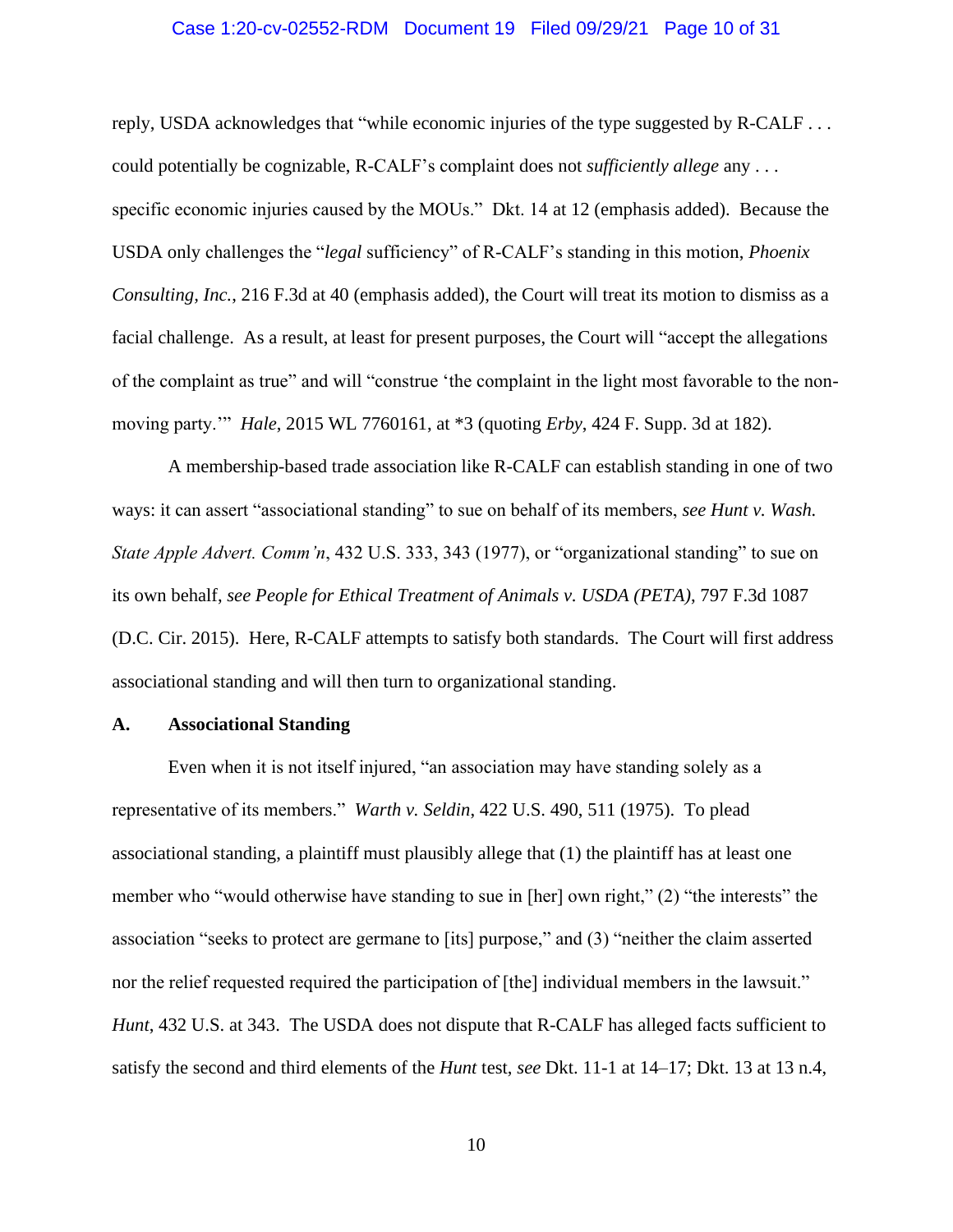### Case 1:20-cv-02552-RDM Document 19 Filed 09/29/21 Page 11 of 31

and the Court (which must satisfy itself that it has jurisdiction) agrees that neither element poses an obstacle to standing at this stage of the proceeding. The Court, accordingly, will focus on whether R-CALF has alleged enough to satisfy the first element—that at least one member of the association has standing to sue in her own right.

In its motion to dismiss, the USDA presses two arguments why R-CALF has failed to satisfy this element: first, it claims that the complaint "does not identify specific members who are allegedly injured by the MOUs," Dkt. 11-1 at 15; and second, it argues that R-CALF does not allege an injury that is either "traceable to the MOUs," or "redressable by the relief R-CALF seeks here of vacating and setting aside the MOUs," Dkt. 11-1 at 16. Although a close question, the Court is persuaded the R-CALF has alleged enough—although just enough—to carry its modest burden at this early stage of the proceeding.

## 1. *R-CALF's Identification of Specific Members*

Under the first element of the *Hunt* test, "plaintiff-organizations [must] make specific allegations establishing that at least one identified member had suffered or would suffer harm." *Summers v. Earth Island Inst.*, 555 U.S. 488, 498 (2009). Various decisions from this district, however, disagree about whether a plaintiff-association is required to name a specific member at the pleading stage to satisfy the first element of the *Hunt* test or whether it is enough to allege facts supporting a plausible inference that an unnamed (but identifiable) member has or will suffer a cognizable harm. The general "requirement" that standing be supported at the summary judgment stage by "affidavits . . . *naming* the affected members" is uncontroversial. *Id.* at 498– 99 (emphasis added). Whether the equivalent is required to survive a facial challenge to the sufficiency of the plaintiff's complain is unsettled.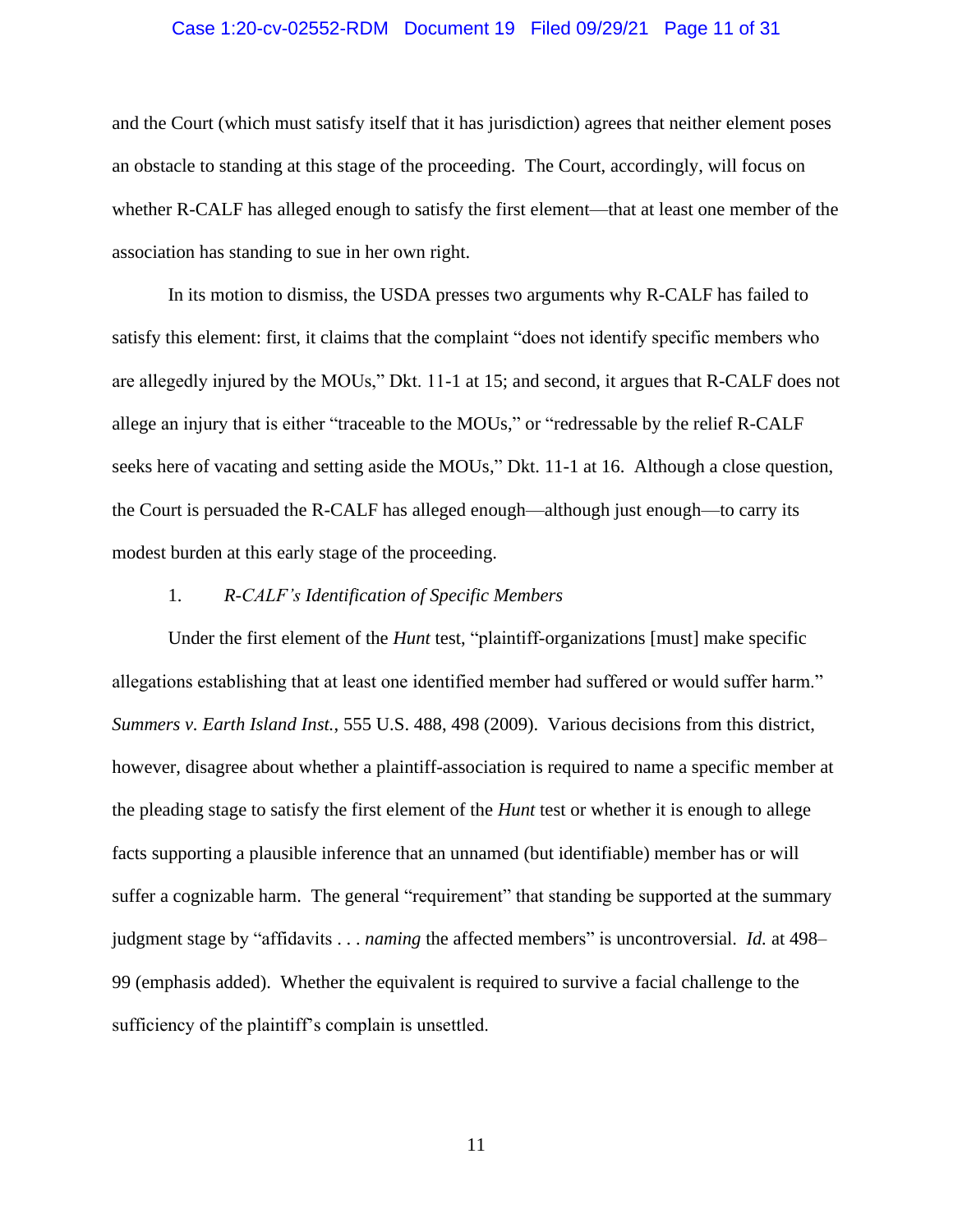### Case 1:20-cv-02552-RDM Document 19 Filed 09/29/21 Page 12 of 31

At least four decisions in this district have required a plaintiff-association to identify an injured member by name at the motion to dismiss stage. *See Conf. of State Bank Supervisors v. Off. of Comptroller of Currency*, 313 F. Supp. 3d 285, 298–99 (D.D.C. 2018); *Western Wood Preservers Inst. v. McHugh*, 925 F. Supp. 2d 63, 69–70 (D.D.C. 2013); *Californians for Renewable Energy v. U.S. Dep't of Energy*, 860 F. Supp. 2d 44, 48 (D.D.C. 2012); *Common Cause v. Biden*, 909 F. Supp. 2d 9, 21 n.6 (D.D.C. 2012). But at least two other decisions have declined to do so. *Council of Parent Attorneys & Advocates, Inc. v. DeVos*, 365 F. Supp. 3d 28, 46 n.7 (D.D.C. 2019); *Ass'n of Am. Physicians & Surgeons, Inc. v. Sebelius*, 901 F. Supp. 2d 19, 31 (D.D.C. 2012); *see also Building & Constr. Trades Council of Buffalo, New York & Vicinity v. Downtown Dev., Inc*., 448 F.3d 138, 145 (2d Cir. 2006) ("But the defendants cite to no authority—nor are we aware of any—that supports the proposition that an association must 'name names' in a complaint in order properly to allege injury in fact to its members.").

This conflict may arise from two, distinct strands of the Supreme Court's standing jurisprudence and from the difference between factual and facial motions to dismiss for lack of standing. On the one hand, the decisions that require the plaintiff-organization to name its injured member typically point to the Supreme Court's command in *Summers v. Earth Island Institute* that "plaintiff-organizations make *specific allegations* establishing that at least one identified member ha[s] suffered or [will] suffer harm," 555 U.S. at 498 (emphasis added). On the other hand, the decisions that have eschewed a naming requirement at the motion to dismiss stage have relied on the Supreme Court's statement in *Lujan v. Defenders of Wildlife* that, "[a]t the pleading stage, general factual allegations of injury resulting from the defendant's conduct may suffice, for on a motion to dismiss we 'presum[e] that general allegations embrace those specific facts that are necessary to support the claim," 504 U.S. at 561 (alternation in original)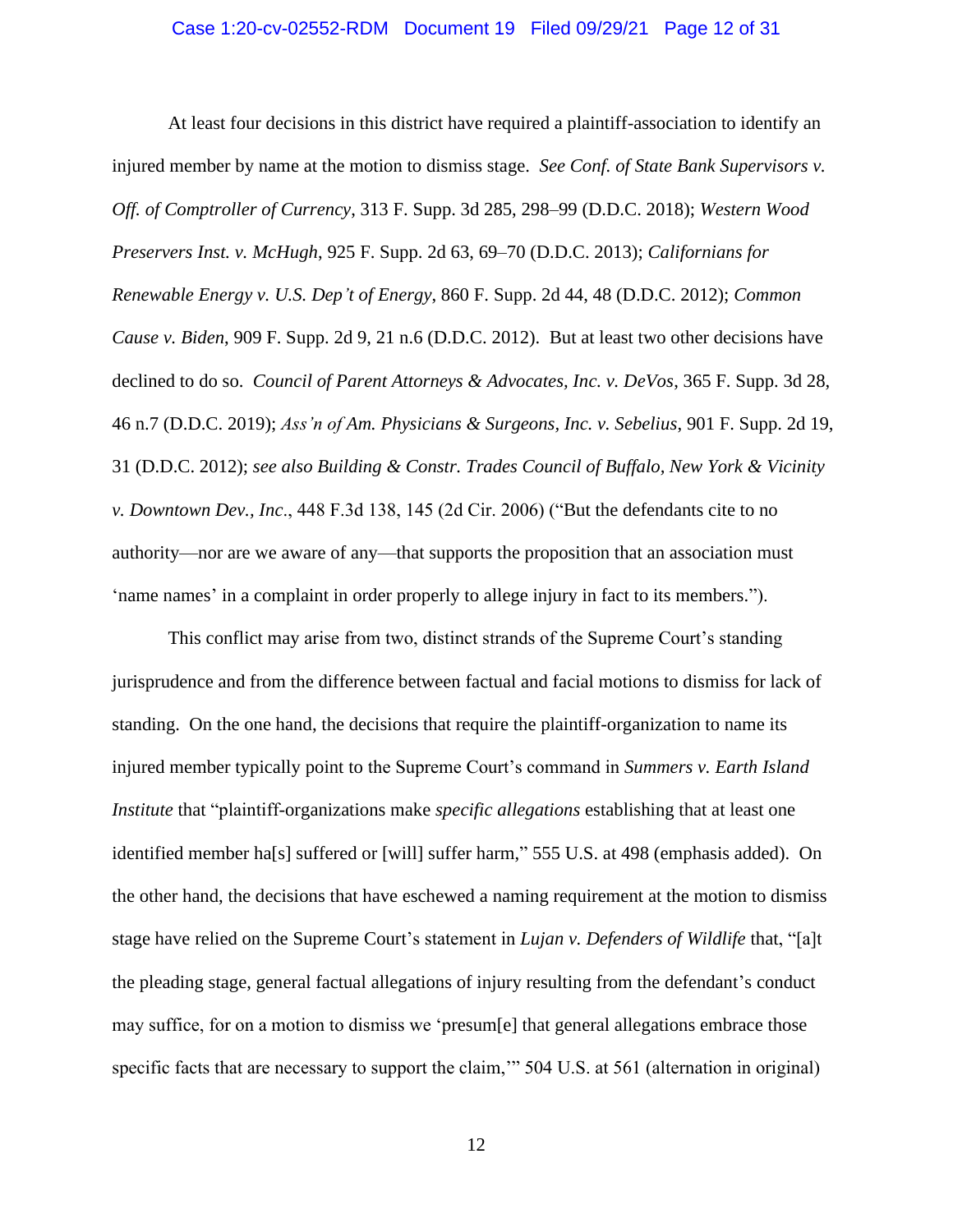#### Case 1:20-cv-02552-RDM Document 19 Filed 09/29/21 Page 13 of 31

(quoting *Lujan v. Nat'l Wildlife Found.*, 497 U.S. 871, 889 (1990)). *Compare, e.g.*, *Conf. of State Bank Supervisors*, 313 F. Supp. 3d at 298 (naming requirement), *with Ass'n of Am. Physicians & Surgeons, Inc.*, 901 F. Supp. 2d at 31 (no naming requirement).

Any tension between *Summers* and *Lujan* dissipates, however, when the Court focuses on the distinction between factual challenges and facial motions to dismiss for lack of standing. Although *Summers* stresses the need specifically to identify at least one injured member, it does so in the context of cases where standing had been assessed at summary judgment or where the district court had before it "affidavits" for the purposes of establishing standing. 555 U.S. at 498–99 (discussing *Lujan*, 504 U.S. at 563; *Sierra Club v. Morton*, 405 U.S. 727, 735 (1972); and *FW/PBS, Inc. v. Dallas*, 493 U.S. 215, 235 (1990)). And elsewhere in the opinion, the Court addresses the need for "individual affidavits" in certain cases to help "assure itself that some [organizational] members" will be harmed. *Id.* at 499. Indeed, in *Summers* itself, the district court had entered final judgment invalidating five regulations. *Id.* at 492. *Lujan*, in contrast, stressed that standing must be assessed "with the manner and degree of evidence required at the success stages of the litigation," and observed that, "[a]t the pleading stage, general factual allegations of injury resulting from the defendant's conduct may suffice" and that "general allegations" are often sufficient. 504 U.S. at 561.

The *Summers* Court's emphasis on "affidavits" suggests that the requirement for "specific allegations" to "identify" a member who is harmed, and any corollary requirement to name specific members, applies only to factual challenges to standing and to later stages of the litigation, such as summary judgment. When presented with a factual challenge to standing, courts routinely consider affidavits and other evidence, and courts at times permit jurisdictional discovery. *See Phoenix Consulting, Inc.*, 216 F.3d at 40; *Prakash*, 727 F.2d 1179–80; *see also*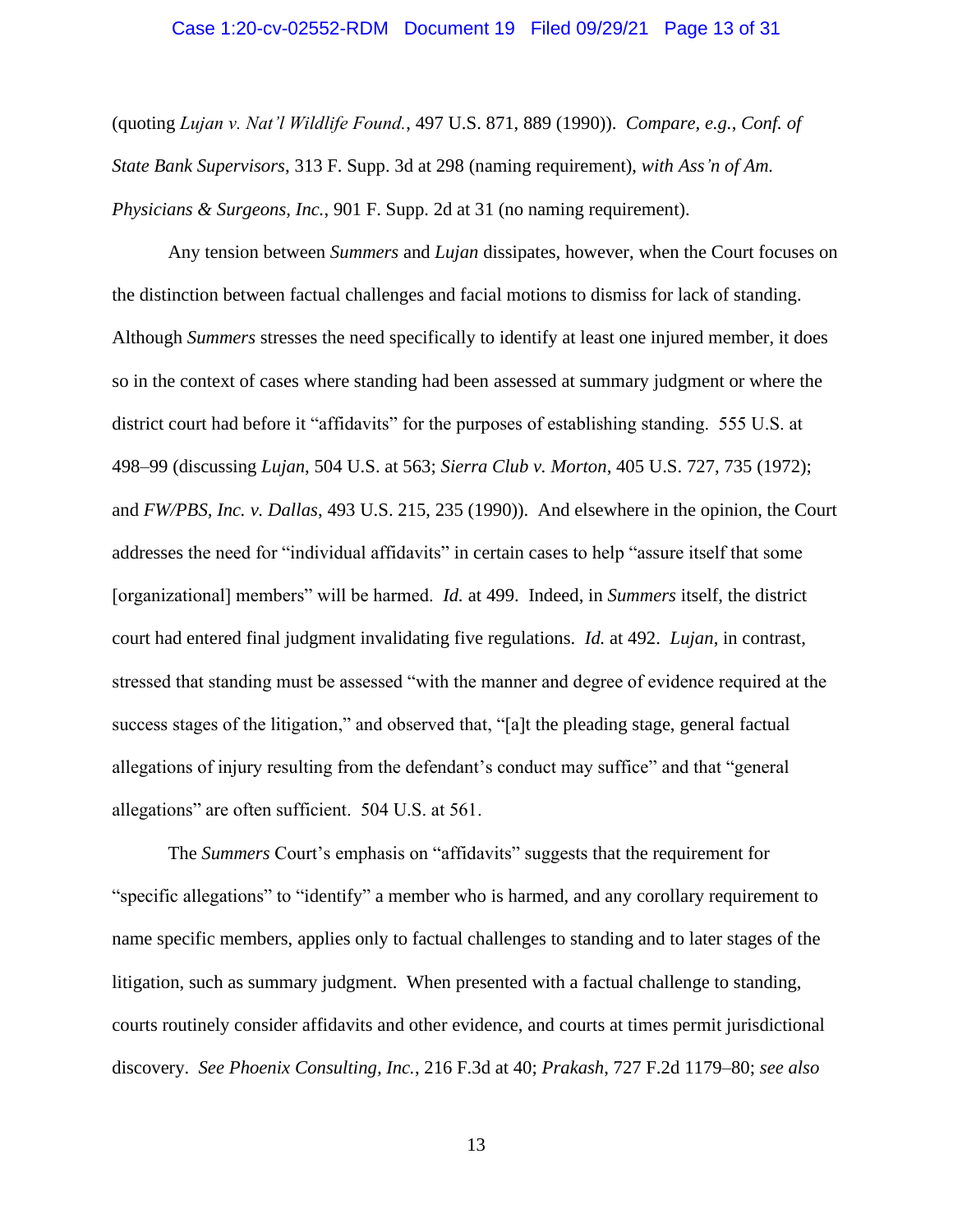#### Case 1:20-cv-02552-RDM Document 19 Filed 09/29/21 Page 14 of 31

*Public Citizen, Inc. v. Trump*, 297 F. Supp. 3d 6 (D.D.C. 2018); *Public Citizen, Inc. v. Trump*, 361 F. Supp. 3d 60 (D.D.C. 2019). Similarly, when the D.C. Circuit considers standing, it often does so in the context of direct petitions for review of agency action, where the D.C. Circuit requires the petitioner to "supplement the record to the extent necessary to explain and substantiate its entitlement to judicial review," unless "the petitioner's standing is . . . selfevident." *Sierra Club v. EPA*, 292 F.3d 895, 196 (D.C. Cir. 2002).

But facial challenges brought under Rule  $12(b)(1)$  are different. When a motion to dismiss poses a facial challenge to standing, courts generally operate "in a manner similar to a motion to dismiss under Rule 12(b)(6)," *Hale*, 2015 WL 7760161, at \*3, and so do not consider material outside the allegations in the pleadings. *See Price v. Socialist People's Libyan Arab Jamahiriya*, 294 F.3d 82, 93 (D.C. Cir. 2002). Since the USDA has not contested the factual basis for the Court's standing in its motion to dismiss, the Court must take R-CALF's allegations to be true and must also "presum[e] that general allegations embrace those specific facts that are necessary to support the claim," *Lujan*, 504 U.S. at 561 (alternation in original) (quotation marks omitted).

Here, R-CALF has alleged that its "members are comprised exclusively of independent, domestic cattle producers," Dkt. 1 at 6 (Compl. ¶ 27), and that certain QSBC speech funded using checkoff assessments "promotes corporate consolidation in the beef industry and . . . make[s] no effort to distinguish domestic beef from other beef," *id.* at 7 (Compl. ¶ 30), and, in so doing, "harms independent, domestic producers," *id.* at 9 (Compl. ¶ 35); *see also id.* at 3, 7, 9 (Compl. ¶¶ 6, 30, 37). These allegations, although general, sufficiently plead that at least one of R-CALF's members—if not most of its members—have suffered an injury from the speech R-CALF identifies: they are "independent, domestic producers" who are allegedly harmed by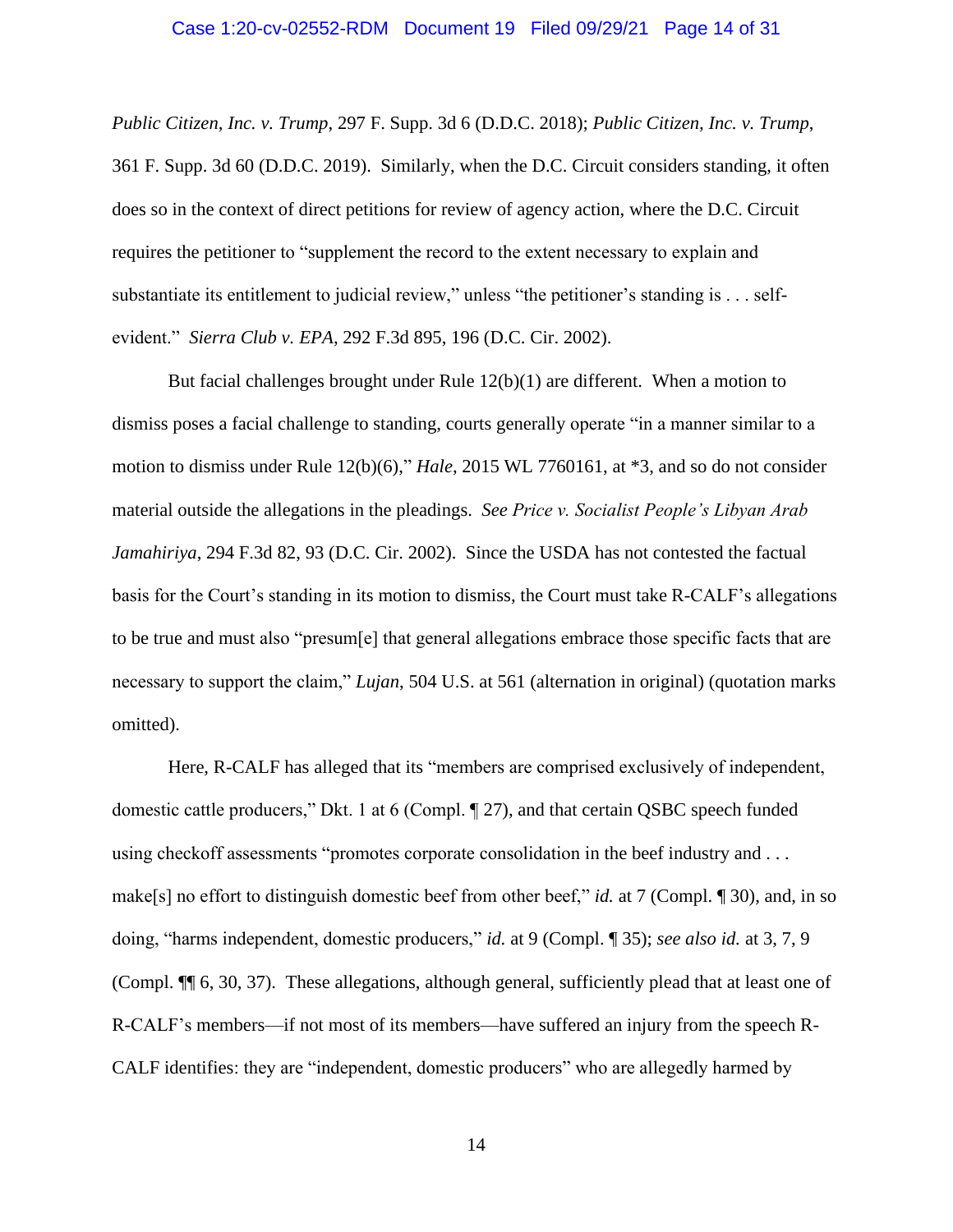### Case 1:20-cv-02552-RDM Document 19 Filed 09/29/21 Page 15 of 31

advertisements that fail to distinguish between "domestic beef" and imported beef or speech that promotes consolidation.

R-CALF will, of course, be required to show more at "successive stages of the litigation," *Arpaio*, 797 F.3d at 19 (quoting *Lujan*, 504 U.S. at 561), including naming, in affidavits or declarations, specific members who have been harmed by the MOUs R-CALF challenges, *see Council of Parent Attorneys & Advocates, Inc.*, 365 F. Supp. 3d at 46 n.7. Ultimately, the Court must satisfy itself not just that R-CALF has plausibly alleged standing, but also that it, in fact, has standing. *See Steel Co.*, 523 U.S. at 95 ("[E]very federal appellate court has a special obligation to satisfy itself . . . of its own jurisdiction." (alteration in original) (quotation marks omitted)). But at least for now, R-CALF can survive a facial challenge to its standing without identifying specific, injured members by name in its complaint.

### 2. *R-CALF Members' Injury*

That brings us to the nature of the injury R-CALF alleges its members have suffered and will suffer as a result of the challenged MOUs. The Court notes at the outset that the harm associated with the challenged conduct—*i.e.*, that the "USDA failed to utilize the notice-andcomment procedures required by the [APA]," Dkt. 1 at 5 (Compl. ¶ 17)—is a "procedural injury." *Summers*, 555 U.S. at 496. Standing alone, procedural injuries are not enough to establish an injury in fact. As the Supreme Court explained in *Summers v. Earth Island Institute*, the "deprivation of a procedural right without some concrete interest that is affected by the deprivation—a procedural right *in vacuo*—is insufficient to create Article III standing." *Id.* 

With this in mind, R-CALF identifies two interests that, in its view, are sufficiently concrete to establish an injury in fact beyond a violation of a procedural right. Unlike in the Montana district court litigation, neither of those injuries implicates the First Amendment rights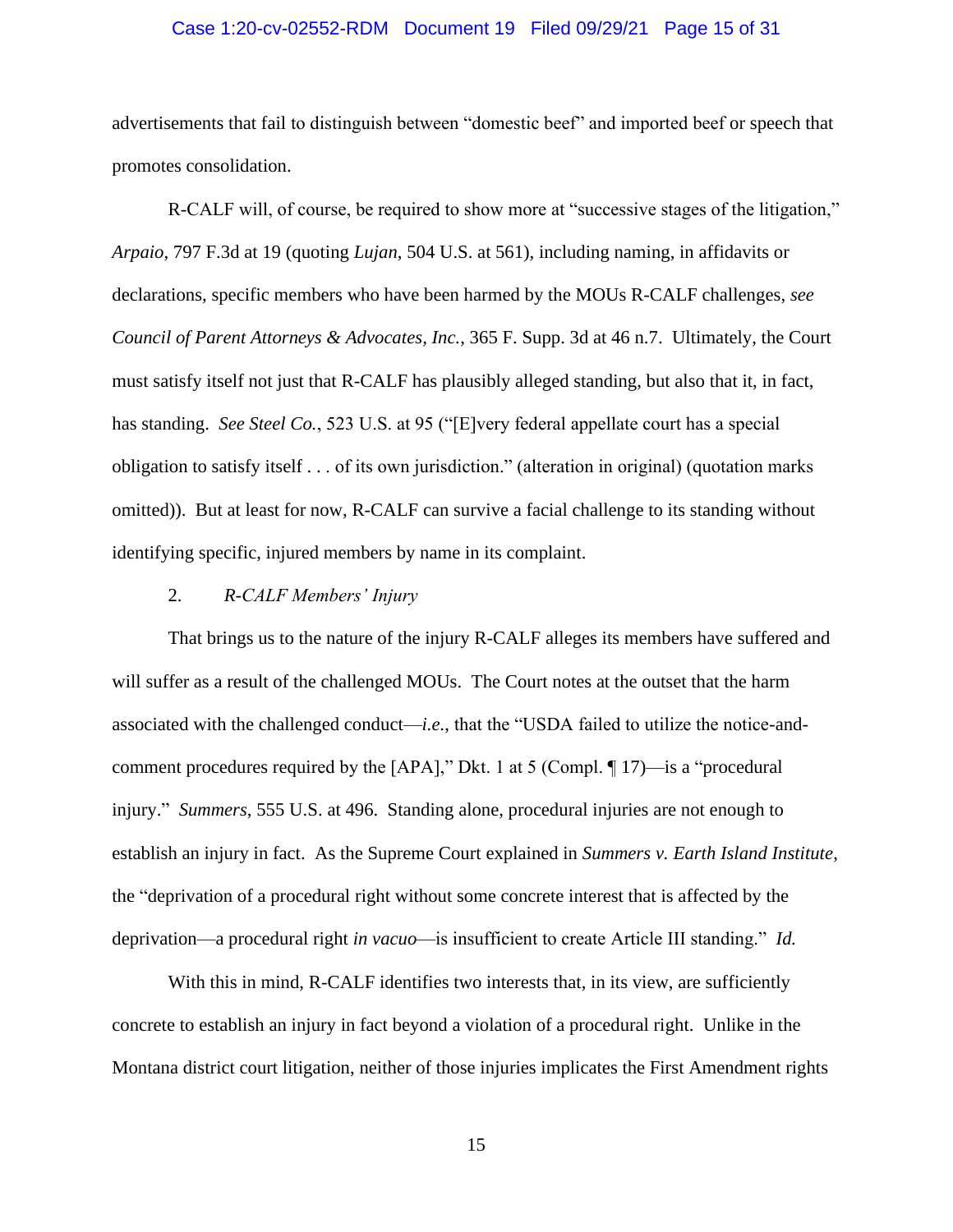### Case 1:20-cv-02552-RDM Document 19 Filed 09/29/21 Page 16 of 31

of any of its members; R-CALF does not allege any First Amendment injury in this case,<sup>2</sup> nor could it do so. That is because the Ninth Circuit has held that the MOUs that R-CALF seeks to set aside actually prevent R-CALF's members from suffering any First Amendment wrong. Hence, success in this case would not avert a First Amendment wrong and, indeed, it might inflict one. Given this constraint, R-CALF asserts that its members will suffer two financial harms. Those alleged harms arguably arise from promotional activities of QSBCs, but they have no constitutional—or free speech—underpinnings.

First, R-CALF asserts that "payers into a program," such as R-CALF's members, "have a financial interest in its proper administration and thus suffer an economic injury-in-fact if it is not properly administered." Dkt. 13 at 14 (citing Dkt. 1 at 3 (Compl. ¶ 6)). Second, R-CALF claims that its members have suffered and will continue to suffer "financial injury" from the MOUs because "money taken and used by the state councils due to the MOUs" goes to fund speech (1) that "promote<sup>[s]</sup> 'consolidation in the beef industry,' which drives down prices and thereby financially 'threatens independent ranchers,'" Dkt. 13 at 16–17 (quoting Dkt. 1 at 7–8 (Compl. ¶ 30)), and (2) that makes "no effort to distinguish between domestic beef from other beef, which harms domestic producers," Dkt. 1 at 9 (Compl. ¶ 37); *see* Dkt. 13 at 16.

R-CALF's first argument—*i.e.*, that its members "have a financial interest in its proper administration and thus suffer an economic injury-in-fact if it is not properly administered"—is

<sup>2</sup> *See* Dkt. 11-1 at 16 ("Unlike in its Montana suit, R-CALF raises no First Amendment claim and therefore asserts no First Amendment injury based upon speech with which it disagrees."); Dkt. 13 at 13 (responding that "it does not follow that a plaintiff seeking to establish a violation of the APA's notice-and-comment procedures needs to separately raise a First Amendment claim, or that the APA violation can only be actionable if it produces a First Amendment harm," but not arguing that R-CALF has asserted a First Amendment harm); *see also id.* ("[T]he Complaint makes clear the MOUs are causing R-CALF's independent rancher members injuries *other than* First Amendment harms." (emphasis added)).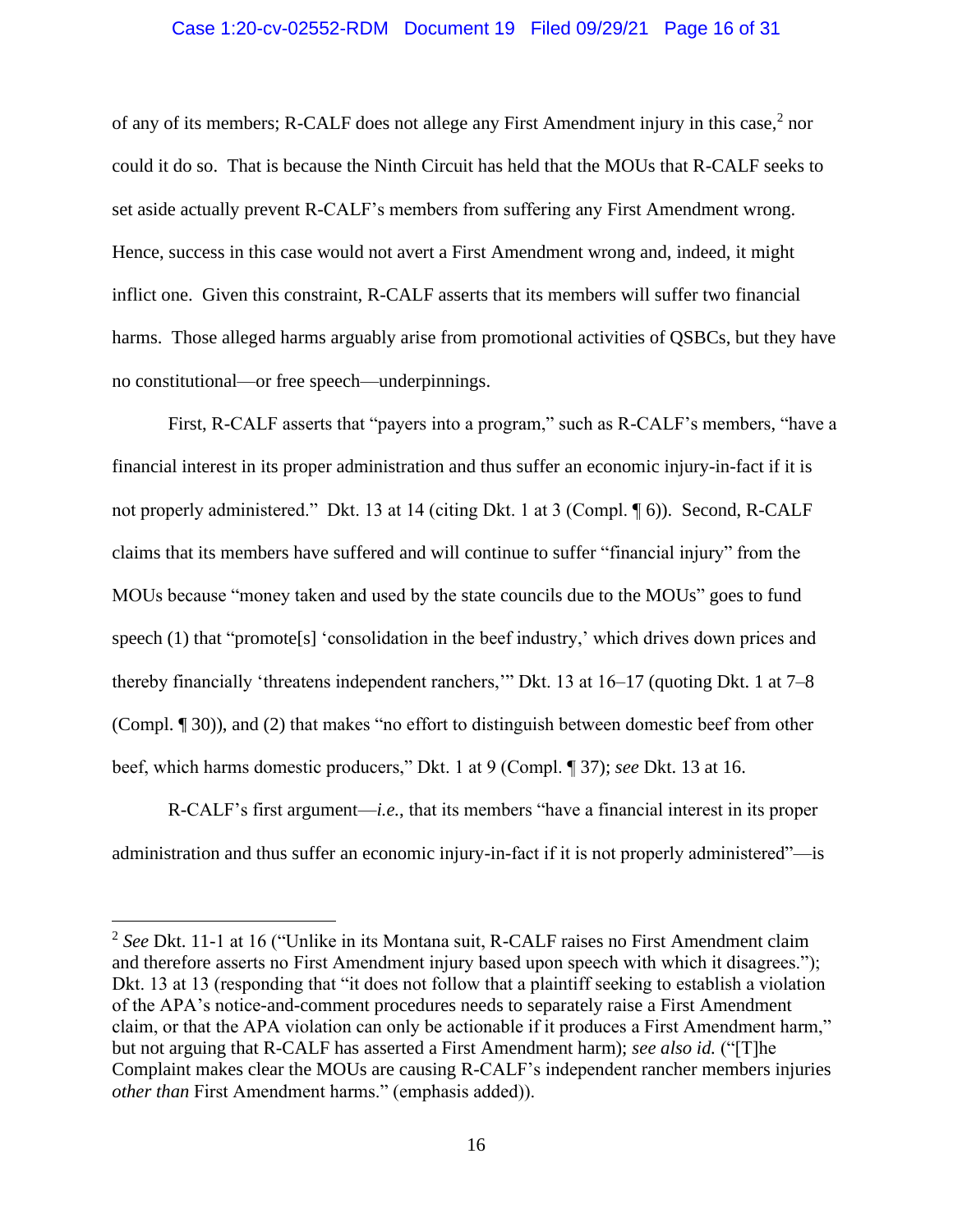#### Case 1:20-cv-02552-RDM Document 19 Filed 09/29/21 Page 17 of 31

unconvincing. Dkt. 13 at 14. For this proposition, R-CALF invokes two precedents: *Resolute Forest Products, Inc. v. USDA*, 130 F. Supp. 3d 81 (D.D.C. 2015), and *United States v. United Foods, Inc.*, 533 U.S. 405 (2001). Neither is helpful. *Resolute Forest Products* concerned an array of constitutional and APA challenges to the USDA's administrative order implementing the Softwood Lumber Checkoff Program (*i.e.*, the counterpart to the Beef Order here). The Court concluded that the plaintiff's injury in fact was "straightforward" because the plaintiff "ha[d] been paying assessments under the [Softwood Lumber Checkoff] Order," and it was challenging the lawfulness of that order. *Id.* at 90. As the Court explained, "a judgment voiding the order would alleviate Plaintiff's alleged injury," *id.*—that is, making payments pursuant to an invalid order. Here, in contrast, the MOUs do not require R-CALF members to pay the assessments at issue, nor do they impose any other obligations on cattle producers. They, instead, impose obligations on the QSBCs and the Secretary.

*United Foods* is unhelpful for two reasons. First, the Supreme Court's decision does not discuss standing. Second, that omission is unsurprising because the plaintiff's standing was selfevident and premised on grounds that have no bearing on the present case. There, unlike here, the plaintiff challenged a checkoff program—and, in particular, the imposition of mandatory assessments used to fund promotional activity—on the ground that the program violated the plaintiff's First Amendment rights. 533 U.S. at 408-09. Whether framed in terms of the financial loss (payment of the assessments) or constitutional injury (compelled speech in violation of the First Amendment), the plaintiff asserted a cognizable injury in fact. Here, in contrast, R-CALF does not challenge the Beef Act, the Beef Order, or the statutory assessments, and it does not assert any constitutional injury.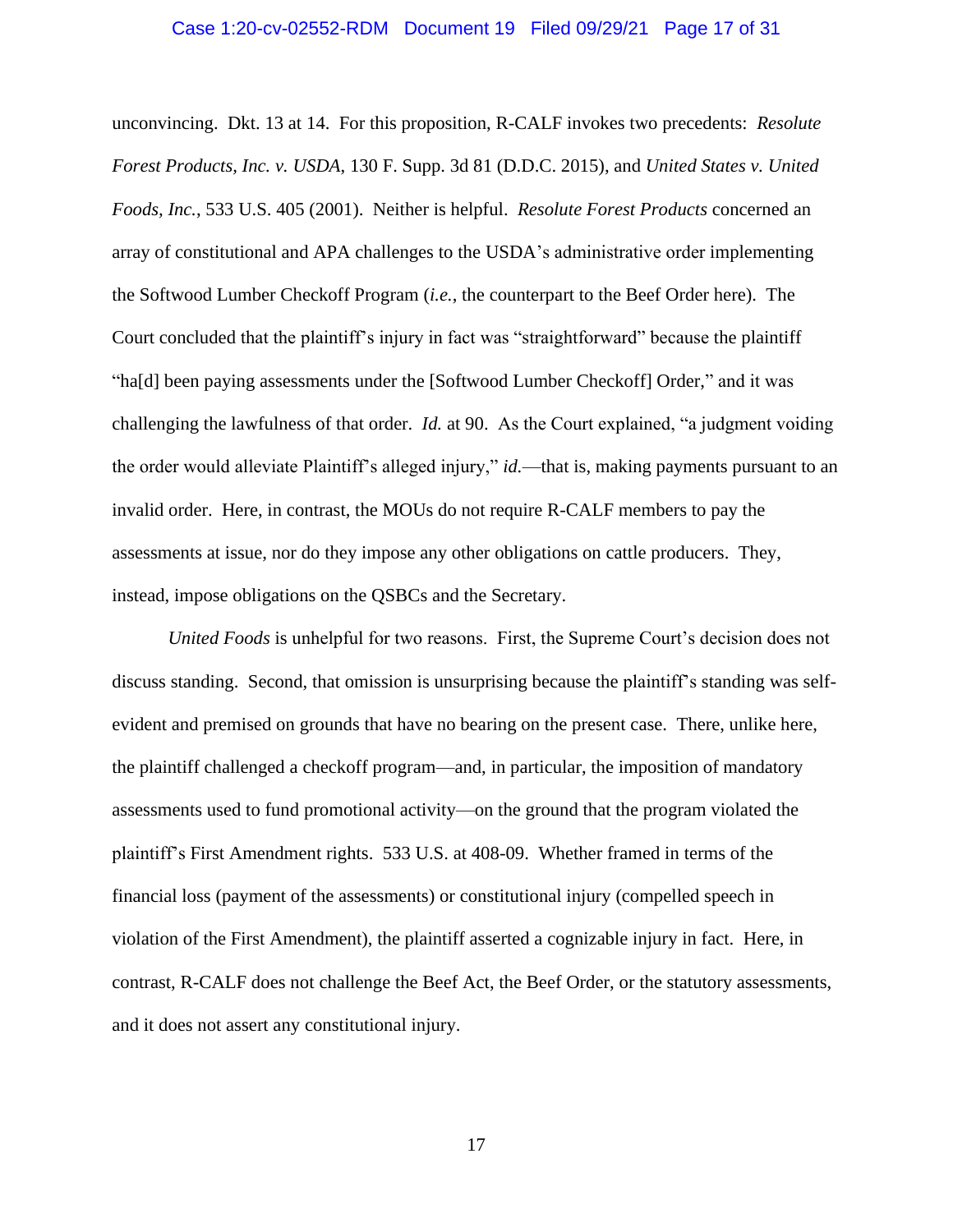#### Case 1:20-cv-02552-RDM Document 19 Filed 09/29/21 Page 18 of 31

At one level, the Court understands the First Amendment implications of the present suit. R-CALF had made progress with respect to its First Amendment challenge in the Montana litigation and, indeed, had obtained a preliminary injunction before the USDA and QSBCs entered the MOUs. *R-CALF I*, 2017 WL 2671072, at \*8. And it lost the case after the MOUs were adopted. *R-CALF III*, 449 F. Supp. 3d at 955. One might reasonably wonder, then, whether R-CALF might plausibly allege that it has standing because a win before this Court might allow the association to return to court in Montana or elsewhere to renew its challenge to the state-administered portion of the Beef Checkoff Program based on the theory that it had successfully advanced before the MOUs were adopted. But that approach suffers from a number of difficulties. Most notably—and dispositively—R-CALF does not make this argument, and the complaint contains no allegations that would permit the Court to reach the issue. That, moreover, is presumably no accident. R-CALF made a decision not to pursue that approach perhaps because it would invite the preclusion argument that the USDA now presses or because the argument faces other difficulties. Those difficulties, moreover, are substantial. For one thing, the theory involves substantial speculation about what the USDA and the courts would do if the MOUs are set aside. And, for another thing, it is far from clear that R-CALF could assert a First Amendment injury here, in a case in which the association seeks to set aside the very MOUs that the Ninth Circuit has held *cured* any First Amendment problem.

Without a First Amendment injury, then, R-CALF is left to press the amorphous theory that its members have a financial interest in the proper administration of a program that they help fund. It offers no support, however, for that sweeping theory of standing, and the D.C. Circuit rejected a similar claim to standing in *Humane Society of the United States v. Perdue*, 935 F.3d 598, 604 (D.C. Cir. 2019). In that case, a pork farmer who paid assessments pursuant to the Pork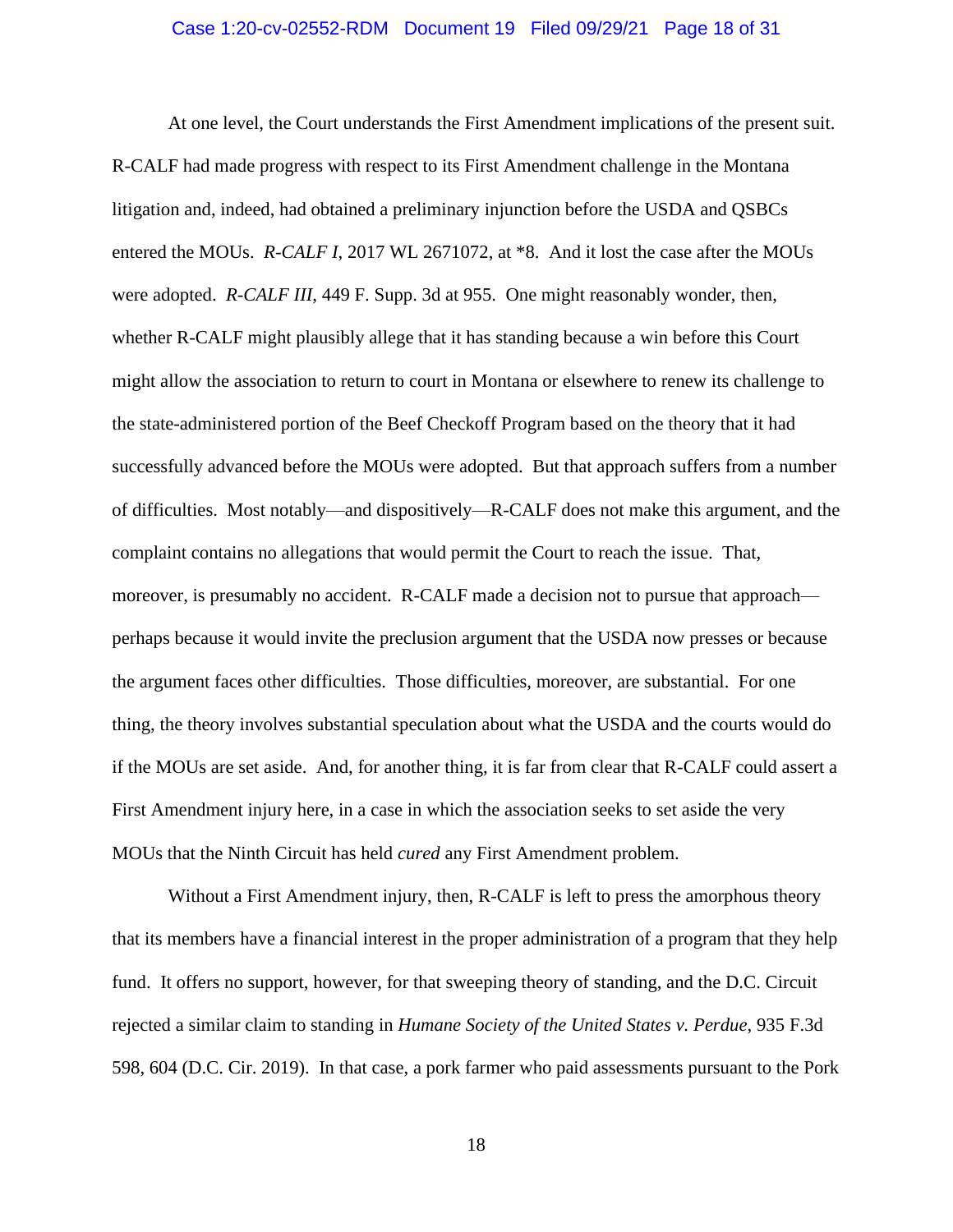### Case 1:20-cv-02552-RDM Document 19 Filed 09/29/21 Page 19 of 31

Checkoff Program sought, as here, to challenge an aspect of the management of the checkoff program: he "oppose[d] the misuse of checkoff funds . . . for the purpose of influencing legislation," because he "believe[d] those efforts [we]re harmful to [him] and other independent farmers." *Id.* at 603 (quotation marks omitted) (third alteration in original). The D.C. Circuit concluded that the farmer did not "explain how his pork business [wa]s harmed by lobbying to promote the pork industry." *Id.* at 604. That left him with a theory of standing similar to that at issue here—namely, that he suffered an injury in fact merely because he paid into the checkoff program and opposed the use of those funds for lobbying. The D.C. Circuit was unpersuaded, explaining that such a "theory of injury . . . falls short" because it "predicate[s] [the plaintiff's] Article III standing on a 'mere interest in a problem or an ideological injury,'" *id.* at 604, and "[a]n 'interest in the proper administration of the laws' is canonically 'nonconcrete,'" *id.* (quoting *Summers*, 555 U.S. at 497). The farmer's asserted injury based on his "general opposition to the [Pork] Council's lobbying and the government's funding of it . . . declares 'only a generally available grievance about government,' which 'does not state an Article III case or controversy.'" *Id.* (quoting *Lujan*, 504 U.S. at 573–74).

That reasoning applies with equal force to R-CALF's first theory of injury, which merely asserts a right to sue any time a plaintiff who pays into a government program disagrees with the way those funds are used. R-CALF's first theory, accordingly, fails as a matter of law.

R-CALF's second theory of standing relies on a concept of injury that the D.C. Circuit approved in *Humane Society*, and, accordingly, it is more promising. Relying on *Humane Society*, R-CALF argues that a "payer into a checkoff program can allege an 'economic injury' by showing that the challenged activity 'diminished [his] return on investment' or 'reduced [his]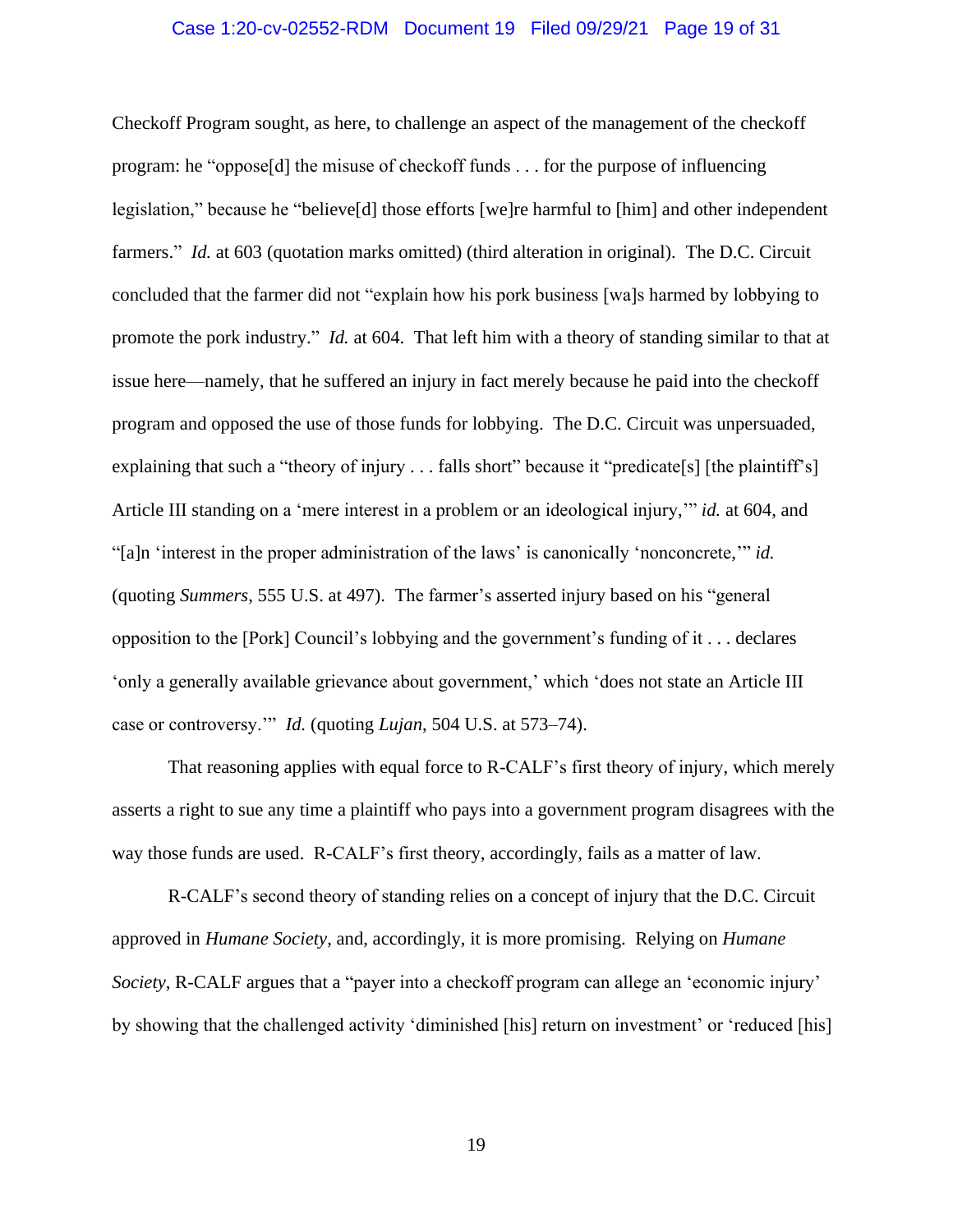### Case 1:20-cv-02552-RDM Document 19 Filed 09/29/21 Page 20 of 31

bottom line.'" Dkt. 13 at 16 (quoting *Humane Society*, 935 F.3d at 602–03). In its complaint, R-

CALF alleges that QSBCs

[f]requently . . . have used checkoff funds to promote speech which favors corporate consolidation in the beef industry that harms independent cattle producers; and to pay for advertisements that make no effort to distinguish domestic beef producers from other beef which harms domestic producers that produce a superior product consumers would favor. Moreover, . . . much of the money retained and used by state beef councils under the federal Beef Checkoff program gets funneled to the National Cattlemen's Beef Association and other entities that further the interest of meat packing companies, not ranchers.

Dkt. 1 at 3 (Compl. ¶ 6); *accord id.* at 7, 9 (Compl. ¶¶ 30, 37). Paragraph 35 adds that "the

MOUs allow for unaccountable state beef councils to funnel money obtained through producer assessments to third party organizations . . . [that] then use that money to fund speech that promotes consolidation in the beef industry, which harms independent, domestic producers." *Id.*  at 8–9 (Compl. ¶ 35). Finally, the complaint alleges facts sufficient to connect the asserted violations of the APA to these asserted harms. Paragraph 38, for example, alleges that "R-CALF and its members were prevented from raising their objections to the MOUs," including the absence of USDA review of QSBC's "oral speech" and certain "third-party speech" funded with assessments, *id.* at 10 (Compl. ¶ 38), and Paragraph 68 alleges that the "USDA failed to demonstrate [that] it considered controls over the state beef councils' speech" or how the MOUs would affect "the speech of the state beef councils and the private third-party entities they ... fund[] to promote[] consolidation within the beef industry," which "harms independent producers," *id.* at 17 (Compl. ¶ 68).

Taken as true, the facts alleged in the complaint are enough to survive a facial challenge to R-CALF's standing. R-CALF alleges a particularized, concrete interest its members possess separate and apart from their interest in notice-and-comment rulemaking—*i.e.*, that speech allowed by the MOUs "threaten[s]" the "livelihoods" of independent, domestic ranchers, *id.* at 9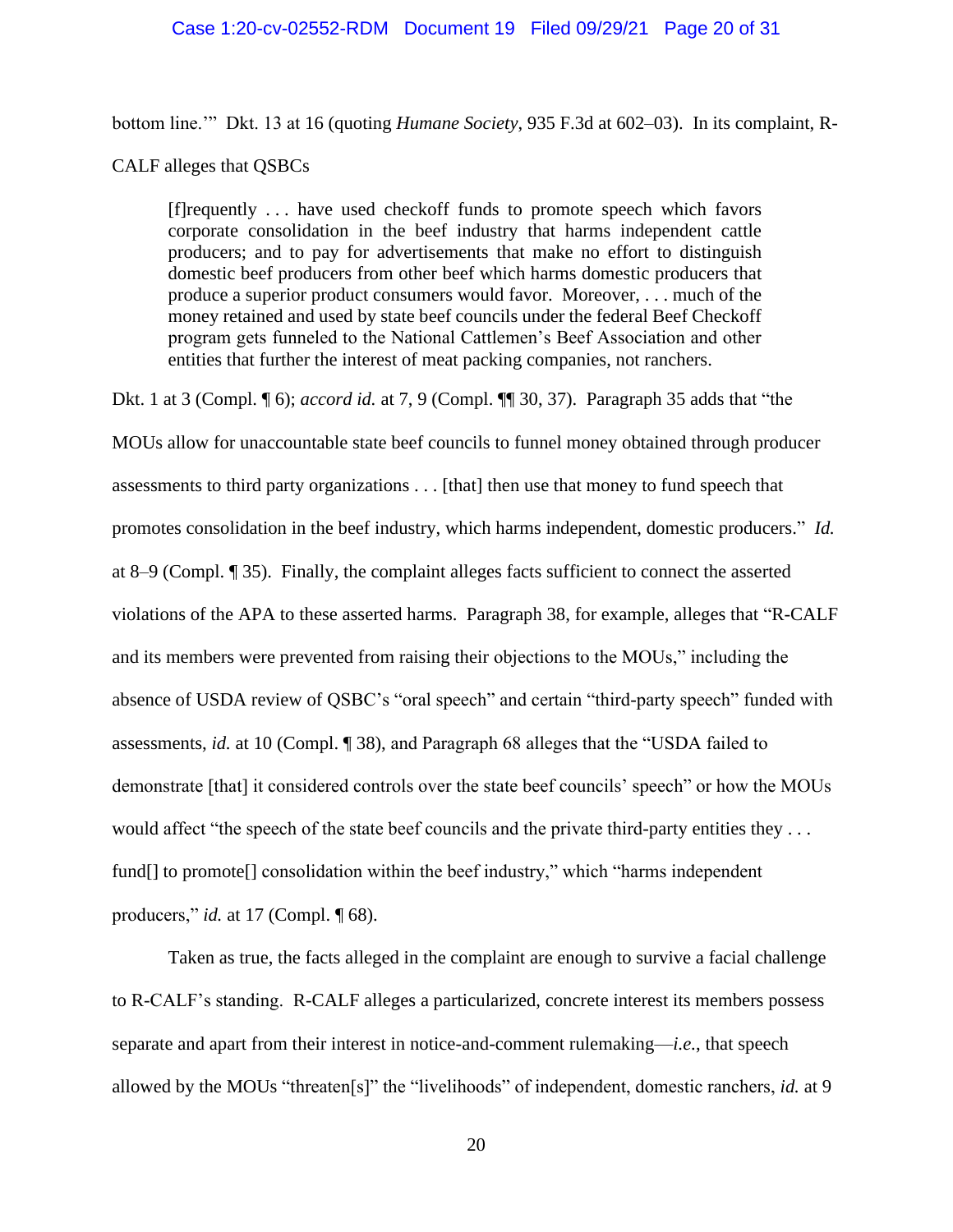### Case 1:20-cv-02552-RDM Document 19 Filed 09/29/21 Page 21 of 31

(Compl. ¶ 37), by "favor[ing] corporate consolidation in the beef industry" and "mak[ing] no effort to distinguish domestic beef from other beef," *id.* at 3 (Compl. ¶ 6). And, it further alleges that the asserted violations of the APA prevented R-CALF and its members from commenting on these issues before the USDA adopted the MOUs and relieved the USDA of the responsibility to offer reasoned responses to their concerns. *Id.* at 10 (Compl. ¶ 38). Drawing all reasonable inferences in R-CALF's favor, R-CALF alleges that its members suffer a financial injury as a result of QSBC speech.

For its part, the USDA does not dispute that the financial injuries R-CALF alleges might suffice under Article III; it admits that "economic injuries of the type suggested by R-CALF's second category could potentially be cognizable." Dkt. 14 at 12. But USDA insists that R-CALF's allegations are too "vague" and also fail to establish causation and redressability. *Id.* at 17. In short, according to the USDA, the "complaint does not sufficiently allege any such specific economic injuries caused by the MOUs" and "does not contain any allegation linking the MOUs to any particular speech." *Id.* at 12.

The Court is unpersuaded. In the context of a facial challenge, the court will "presum[e] that general allegations embrace those specific facts that are necessary to support the claim," *Lujan*, 504 U.S. at 561 (alternation in original) (quoting *Lujan v. Nat'l Wildlife Found.*, 497 U.S. 871, 889 (1990)). R-CALF alleges that QSBCs engage in speech that harms the financial interests of independent, domestic farmers, and it explains how its members are injured: the speech "favors corporate consolidation in the beef industry" and "make[s] no effort to distinguish domestic beef from other beef." Dkt. 1 at 3 (Compl. ¶ 6).

The USDA is also wrong to suggest that the complaint fails to tie this speech to the MOUs. "Establishing causation in the context of a procedural injury requires showing two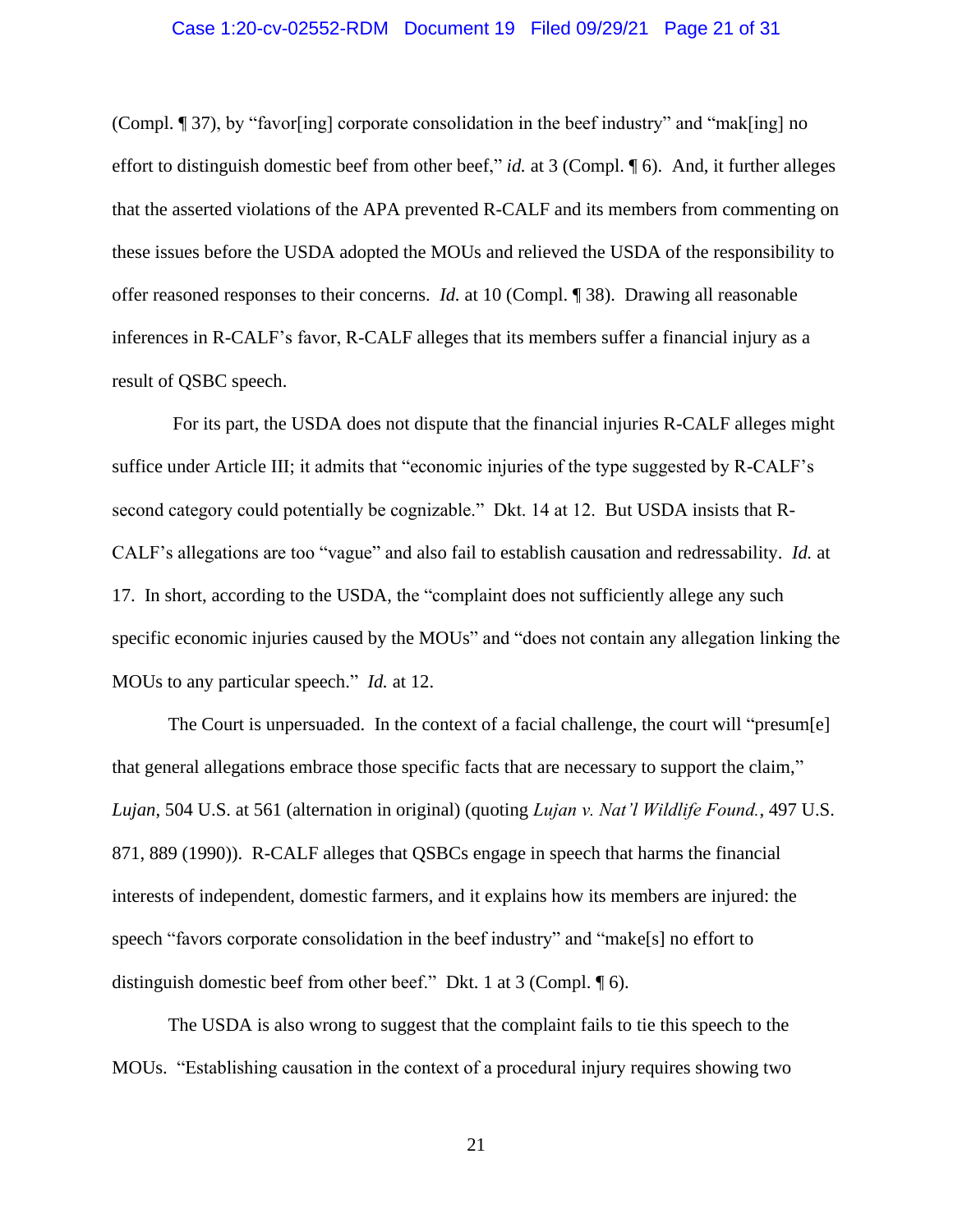### Case 1:20-cv-02552-RDM Document 19 Filed 09/29/21 Page 22 of 31

causal links": (1) "one connecting the omitted [procedural step] to some substantive government decision that may have been wrongly decided because of the lack of [that procedural requirement]," and (2) "one connecting that substantive decision to the plaintiff's particularized injury." *Ctr. for Biological Diversity v. EPA*, 861 F.3d 174, 184 (D.C. Cir. 2017) (alterations in original) (quoting *Fla. Audobon Soc'y*, 94 F.3d at 668). "[W]ith respect to the first link," the plaintiff "need not show that but for the alleged procedural deficiency the agency would have reached a different substantive result." *Id.* Rather, "[a]ll that is necessary is to show that the procedural step was connected to the substantive result." *Id.* (quoting *Sugar Cane Growers Coop. of Fla. v. Veneman*, 289 F.3d 89, 94–95 (D.C. Cir. 2002)).

These requirements are satisfied here. R-CALF alleges that the MOUs might have contained more favorable provisions had the USDA promulgated them through notice-andcomment rulemaking. It avers, for example, that if it and its members had been given "the opportunity to participate in rulemaking" and if the USDA "ha[d] before it all relevant information," *Nat. Res. Def. Council v. EPA*, 643 F.3d 311, 321 (D.C. Cir. 2011), the USDA might have prevented QSBCs from using checkoff dollars to fund speech that, according to R-CALF, is harmful to the financial interests of its members. *See* Dkt. 1 at 17, 20 (Compl. ¶¶ 68, 69, 78).

As to the second link, Paragraph 35 of the complaint alleges that the MOUs, as currently written, "allow" QSBCs "to fund speech that promotes consolidation in the beef industry." Dkt. 1 at 8–9 (Compl. ¶ 35). USDA takes issue with that characterization, insisting that "the MOUs do not expand what the QSBCs are 'allowed' to do, but rather [only] clarify the relationship between [the] USDA and the QSBCs." Dkt. 14 at 18. But that argument goes beyond the face of the complaint. The USDA, moreover, overstates the distinction between the "relationship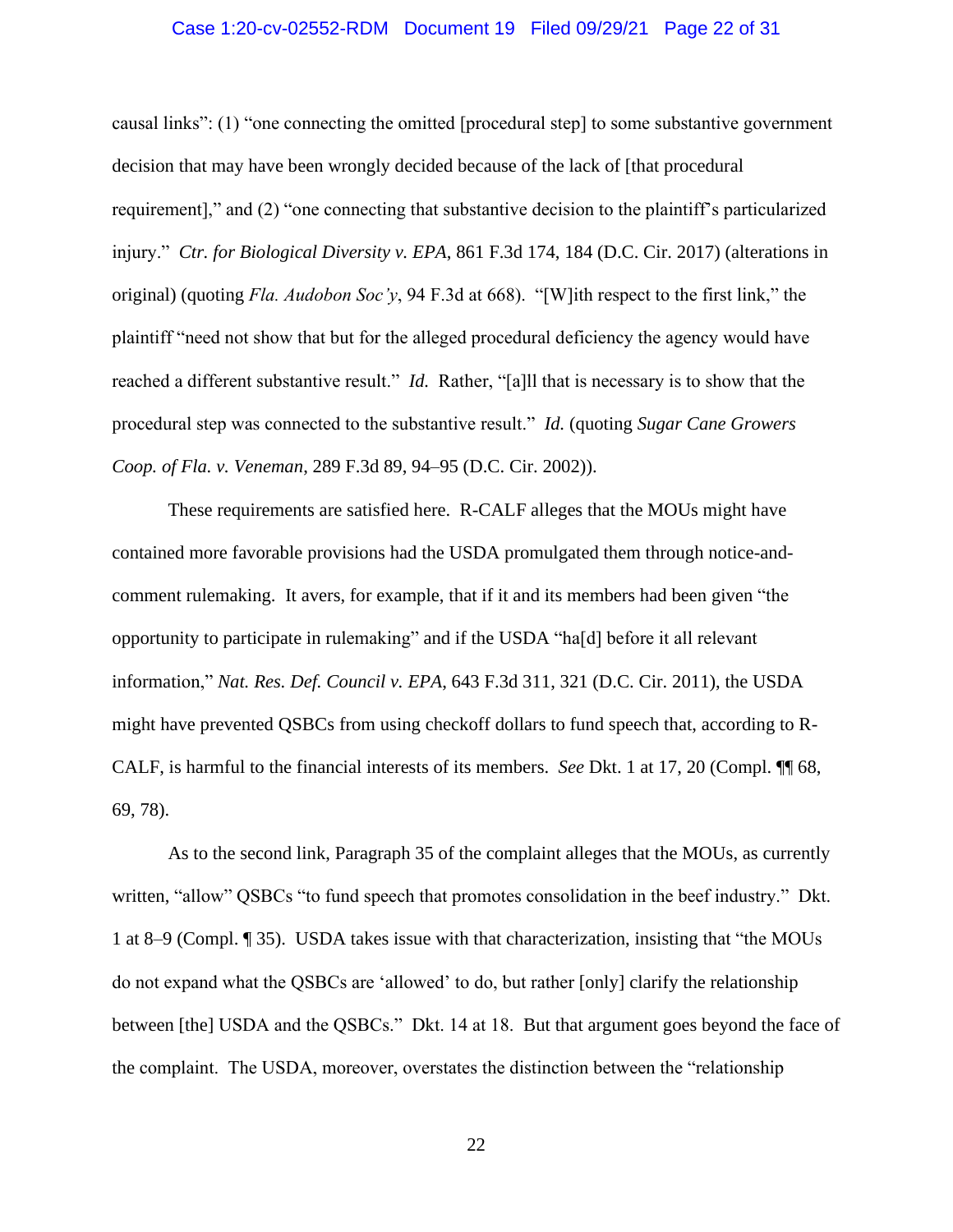### Case 1:20-cv-02552-RDM Document 19 Filed 09/29/21 Page 23 of 31

between [the] USDA and the QSBCs" and the substantive decisions made by the QSBCs with input from the USDA. As the Ninth Circuit observed in *R-CALF IV*, the MOUs establish a detailed system pursuant to which the USDA approves and oversees QSBC speech, so much so that, under the MOUs, the USDA "effectively control[s]" QSBC speech. 6 F.4th at 986–88. It is not a leap too far to assume, at this early stage of the proceeding, that the structure and extent of that oversight could have affected the substance of the speech at issue and, in particular, its effect on independent, domestic producers.

The USDA's redressability argument founders because, "in a case alleging a procedural injury," courts "'relax the redressability and imminence requirements' of standing." *Ctr. for Biological Diversity*, 861 F.3d at 182. To establish redressability in this context, a plaintiff need show only that, if the agency were to follow the proper procedures, there is "at least [a] possibility that it could reach a different conclusion." *Id.* at 185. Here, the complaint points to additional "controls over state beef councils' speech" that the USDA might have considered had it engaged in a notice-and-comment rulemaking, including limiting "the state beef councils' ability to fund private third-party speech USDA never reviews" and reviewing "the state beef council[s'] oral speech." Dkt. 1 at 17 (Compl. ¶ 68). Although perhaps more of a stretch, R-CALF also plausibly alleges that, had the USDA employed the notice-and-comment process, the Department might have been persuaded to abandon the funding of speech by QSBCs altogether. *Id.* at 17–18 (Compl. ¶ 69).

For these reasons, the Court rejects the USDA's facial challenge to R-CALF's associational standing. The Court does so, however, with an important caveat: although R-CALF's allegations suffice to survive a *facial* motion to dismiss, R-CALF will face a far more substantial hurdle at the next stage of the proceeding, when it will bear the burden of proving that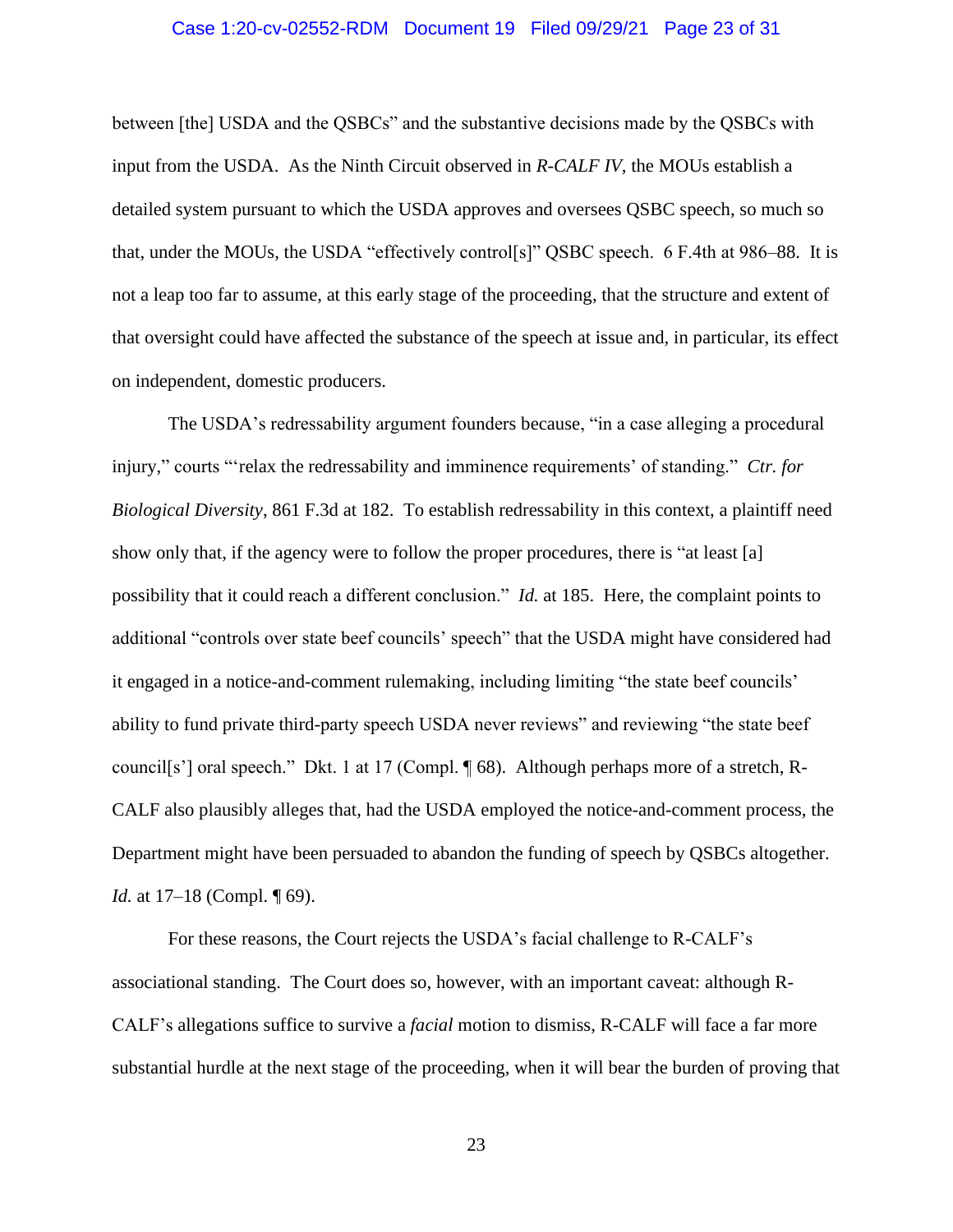### Case 1:20-cv-02552-RDM Document 19 Filed 09/29/21 Page 24 of 31

at least one named member has suffered or will suffer a concrete injury in fact that is fairly traceable to the procedural wrongs alleged in the complaint and that a favorable decision is likely to redress such injury. That may prove to be a tall order in the context of this case, where R-CALF does not allege that any of its members have suffered a constitutional injury and where it will not be easy to demonstrate that the challenged conduct has—or will—cause any of its members to suffer a nonspeculative, financial harm. That question, however, is for another day.<sup>3</sup>

#### **B. Organizational Standing**

Although the Court need not reach R-CALF's alternative argument—that it has organizational standing—in light of the preceding analysis, the Court will briefly address the question to streamline further proceedings in this matter. Article III requires an organization suing in its own right, like any individual plaintiff, "to show actual or threatened injury in fact that is fairly traceable to the alleged illegal action and likely to be redressed by a favorable court decision." *Equal Rts. Ctr. v. Post Props., Inc.*, 633 F.3d 1136, 1138 (D.C. Cir. 2011) (quotation marks omitted). "An organization must allege more than a frustration of its purpose because frustration of an organization's objectives 'is the type of abstract concern that does not impart standing.'" *Food & Water Watch, Inc. v. Vilsack*, 808 F.3d 905, 919 (D.C. Cir. 2015) (quoting *Nat'l Taxpayers Union, Inc. v. United States*, 68 F.3d 1428, 1433 (D.C. Cir. 1995)). In this

 $3$  In its opening brief, the USDA suggests that R-CALF may be required to establish associational standing on a state-by-state basis, because the agency actions at issue—the MOUs—were entered into separately with each QSBC. *See* Dkt. 11-1 at 17 n.3; *see also* Dkt. 13 at 11 n.2. This raises the possibility that R-CALF will need to identify at least one member who is harmed for each MOU. Resolving this issue now would be premature, however, because the Court has no record before it as to the financial effects of QSBC speech on R-CALF's members, much less any evidence about whether QSBC speech causes any cognizable harm beyond the borders of the relevant state. In addition, the parties have not addressed whether a particularized nexus is needed to challenge an MOU—that is, may a producer from State A, who did not pay assessments in State B, challenge an MOU governing QSBC speech in State B?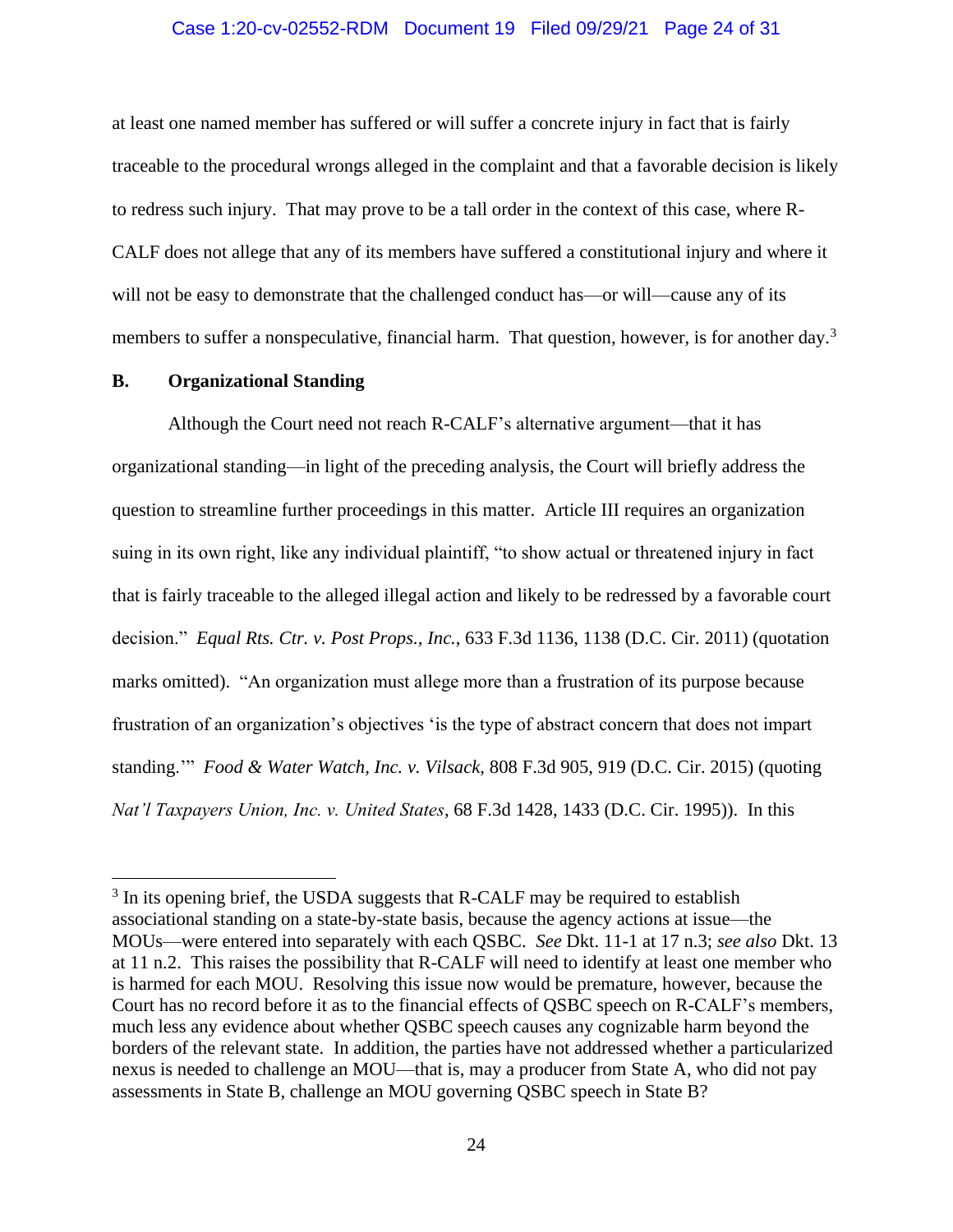### Case 1:20-cv-02552-RDM Document 19 Filed 09/29/21 Page 25 of 31

circuit, "organizations that allege that their activities have been impeded" have standing, while "those that merely allege that their mission has been compromised" do not. *Abigail All. for Better Access to Developmental Drugs v. Eschenbach*, 469 F.3d 129, 133 (D.C. Cir. 2006).

To satisfy the injury in fact requirement, an organization must establish that it "has suffered a 'concrete and demonstrable injury to [its] activities.'" *PETA*, 797 F.3d at 1093 (quoting *Equal Rts. Ctr.*, 633 F.3d at 1138). R-CALF contends that it has suffered such an injury because, "since USDA entered into the MOUs at issue, R-CALF has seen its resources drained in order to educate ranchers and consumers about the MOUs and their failure to adequately protect R-CALF and its members' interest." Dkt. 1 at 8 (Compl. ¶ 35). R-CALF claims, for example, that it has "added to its presentation materials regarding how the MOUs allow for unaccountable state beef councils to funnel money obtained through producer assessments to third party organizations . . . [that] then use that money to fund speech . . . which harms independent, domestic producers." *Id.* at 8–9 (Compl. ¶ 35). R-CALF also alleges that it "educates the public on the MOUs' failure to ensure the state beef councils remain democratically accountable to ranchers" and "has produced social media videos about the MOUs, discussed the MOUs on radio programs, and allotted time during its annual convention to discuss the MOUs in order to educate ranchers and consumers," including "to educate ranchers about how the MOUs are unlawful." *Id.* at 9 (Compl. ¶ 35).

Even accepting R-CALF's allegations as true, the caselaw in this circuit forecloses this theory of standing. In *Food & Water Watch*, the D.C. Circuit held that a consumer-advocacy organization lacked standing to challenge the implementation of regulations that permitted employees of poultry-processing establishments to take a more active role in the inspection process. 808 F.3d at 921. The plaintiff-organization had alleged (1) that its "primary purpose<sup>[]"</sup>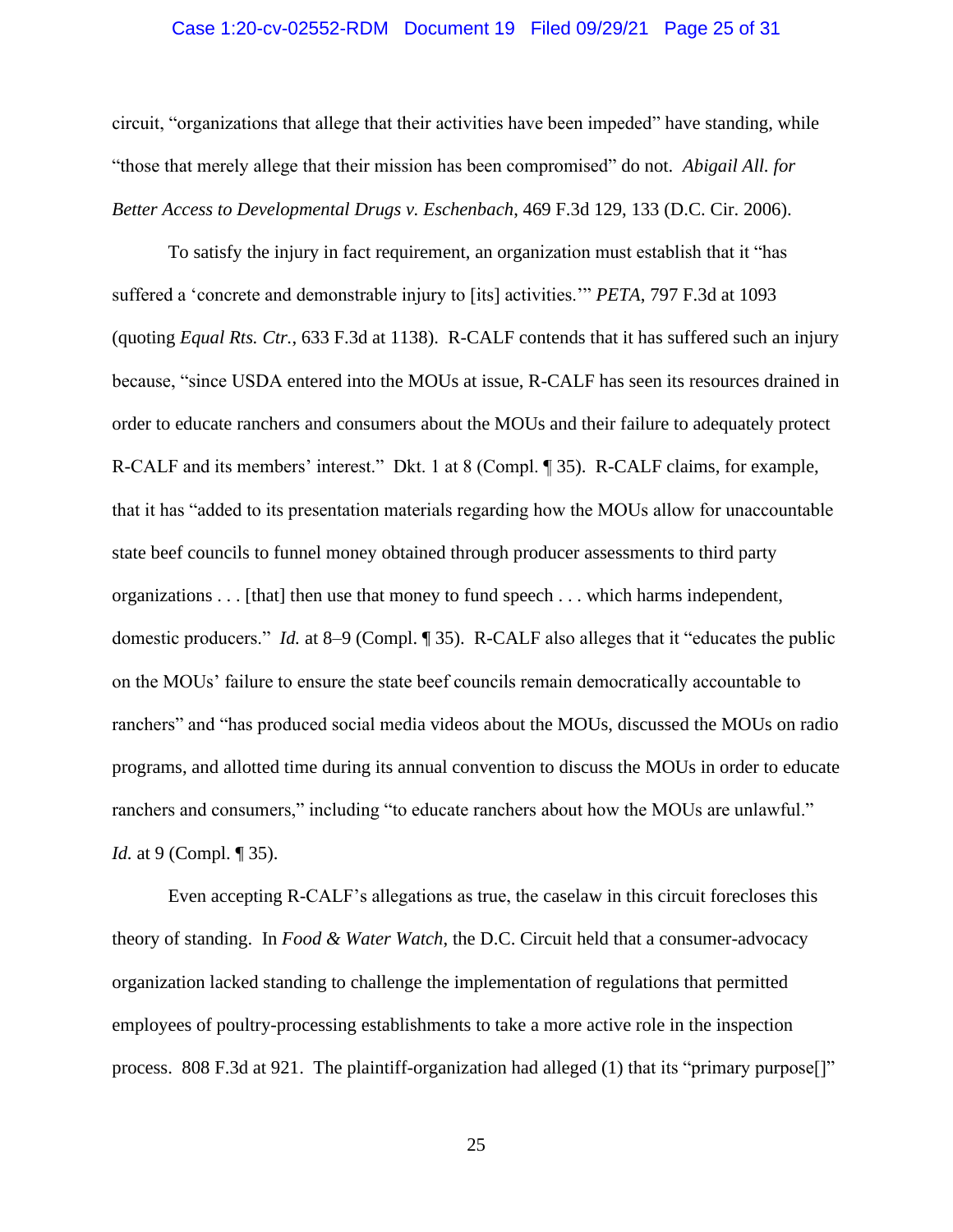### Case 1:20-cv-02552-RDM Document 19 Filed 09/29/21 Page 26 of 31

was "to educate the public about food systems that guarantee safe, wholesome food," (2) that allowing the USDA's poultry inspection regulation to go into effect would require the organization to "increase the resources that it spends on educating the general public and its members that the [new] rules do not allow for the inspection of poultry product" in a manner consistent with federal statutes, and (3) that the organization would have to "spend time and money on increasing its efforts to educate members of the public that just because a poultry product has a USDA inspection legend does not mean that it is not adulterated and is wholesome." *Id.* at 920. The D.C. Circuit was unpersuaded, concluding that the plaintiff "alleged nothing more than an abstract injury to [the organization's] interests that is insufficient to support standing." *Id.* at 921. The plaintiff's allegations failed, the court explained, because "nothing . . . indicate[d] that [the plaintiff's] organizational activities ha[d] been perceptibly impaired in any way." *Id.* The plaintiff, for example, "d[id] not allege that the [regulations] limit[ed] its ability to seek redress for a violation of law," nor did it "allege that the USDA's action restrict[ed] the flow of information that [it] use[d] to educate its members." *Id.* Most significantly for present purposes, *Food & Water Watch* held that "spend[ing] resources educating . . . members and the public" about new regulations is not enough to establish an injury in fact. *Id.* Simply put, "an organization does not suffer an injury in fact where it 'expend[s] resources to educate its members and others' unless doing so subjects the organization to 'operational costs beyond those normally expended.'" *Id.* at 920 (quoting *Nat'l Taxpayers Union, Inc.*, 68 F.3d at 1434).

R-CALF's theory of organizational standing closely resembles the failed arguments in *Food & Water Watch*. R-CALF alleges that, since the MOUs came into being, it has expended resources "educat[ing] ranchers and consumers about the MOUs and their failure to adequately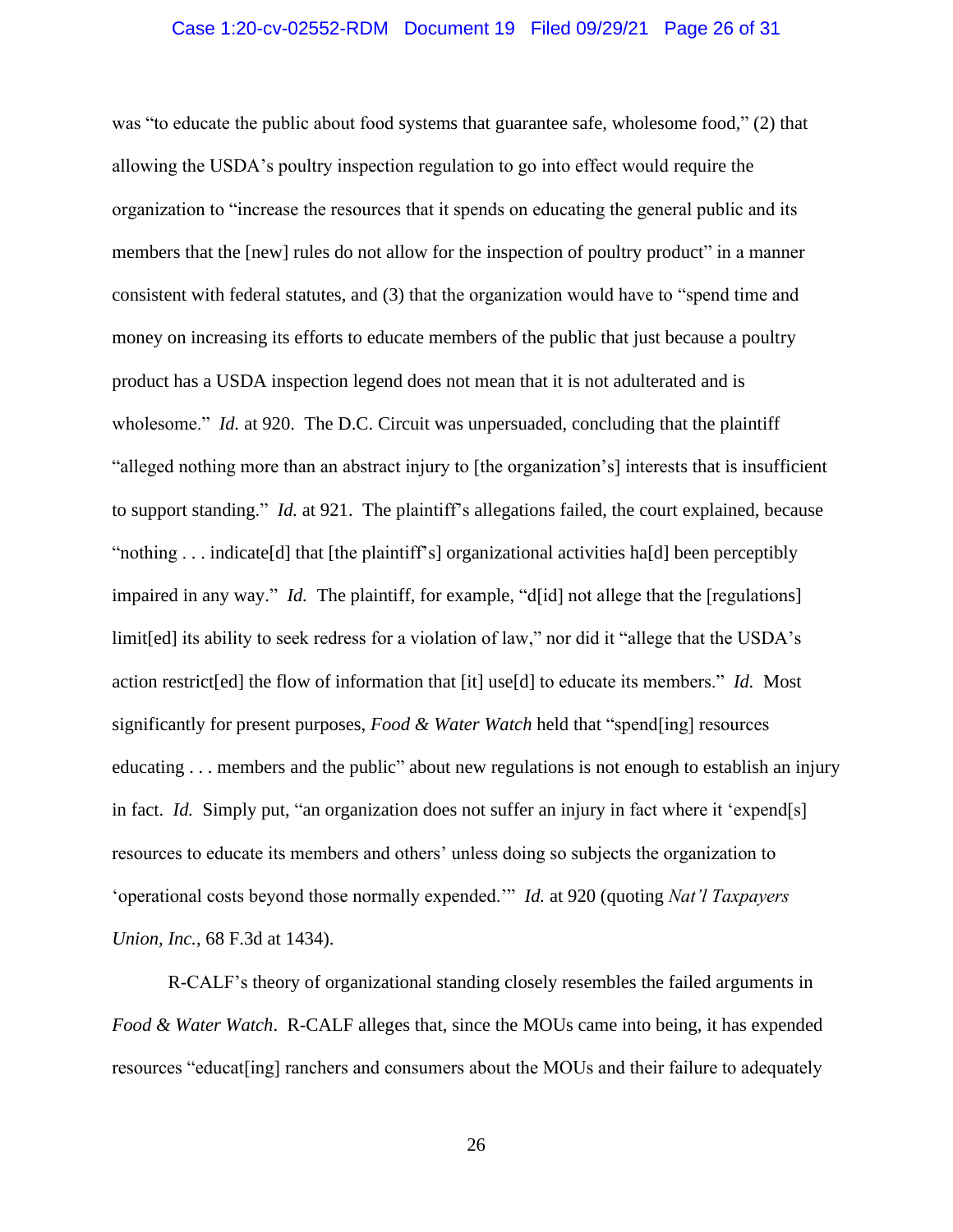### Case 1:20-cv-02552-RDM Document 19 Filed 09/29/21 Page 27 of 31

protect R-CALF and its members' interest." Dkt. 1 at 8 (Compl. ¶ 35). This statement mirrors the standing allegations in *Food & Water Watch*, where the plaintiff argued that it would have to "increase the resources that it spends on educating the general public and its members" that the new regulations did not comply with federal statutes and inadequately protected their interest in "food systems that guarantee safe, wholesome food." 808 F.3d at 920.

R-CALF contends that *Food & Water Watch* is inapplicable because R-CALF alleges that the MOUs "subject[] [it] 'to operational costs beyond those normally expended'" and that "it took steps in response to the unlawful MOUs it would not have otherwise taken." Dkt. 13 at 25 (quoting *Food & Water Watch, Inc.*, 808 F.3d at 920). But the plaintiff in *Food & Water Watch*  unsuccessfully pressed similar allegations. It alleged, for example, that it undertook educational efforts it would not have otherwise taken and, as a result, would have "to *increase* the resources it spends on educati[on]." 808 F.3d at 920 (emphasis added). In this respect, R-CALF misapprehends the meaning of the beyond-normal-operational-costs theory of injury. This test originated in *National Taxpayers Union*, where the D.C. Circuit held that a plaintiff organization lacked standing because "there [wa]s no evidence that [the challenged law] subjected [the plaintiff-organization] to operational costs beyond those normally expended to review, challenge, and educate the public about revenue-related legislation." 68 F.3d at 1434. *National Taxpayers Union* demonstrates that, to succeed on a beyond-normal-operational-costs theory, an organization must allege that some aspect of the challenged action (here, adopting the MOUs) makes the organization's educational efforts concerning that particular action *more difficult to achieve*, thereby requiring "operational costs beyond those normally expended to . . . educate" about matters that might relate to the organization mission. *Id.* A plaintiff-organization can make this showing by alleging, for example, that some aspect of the challenged action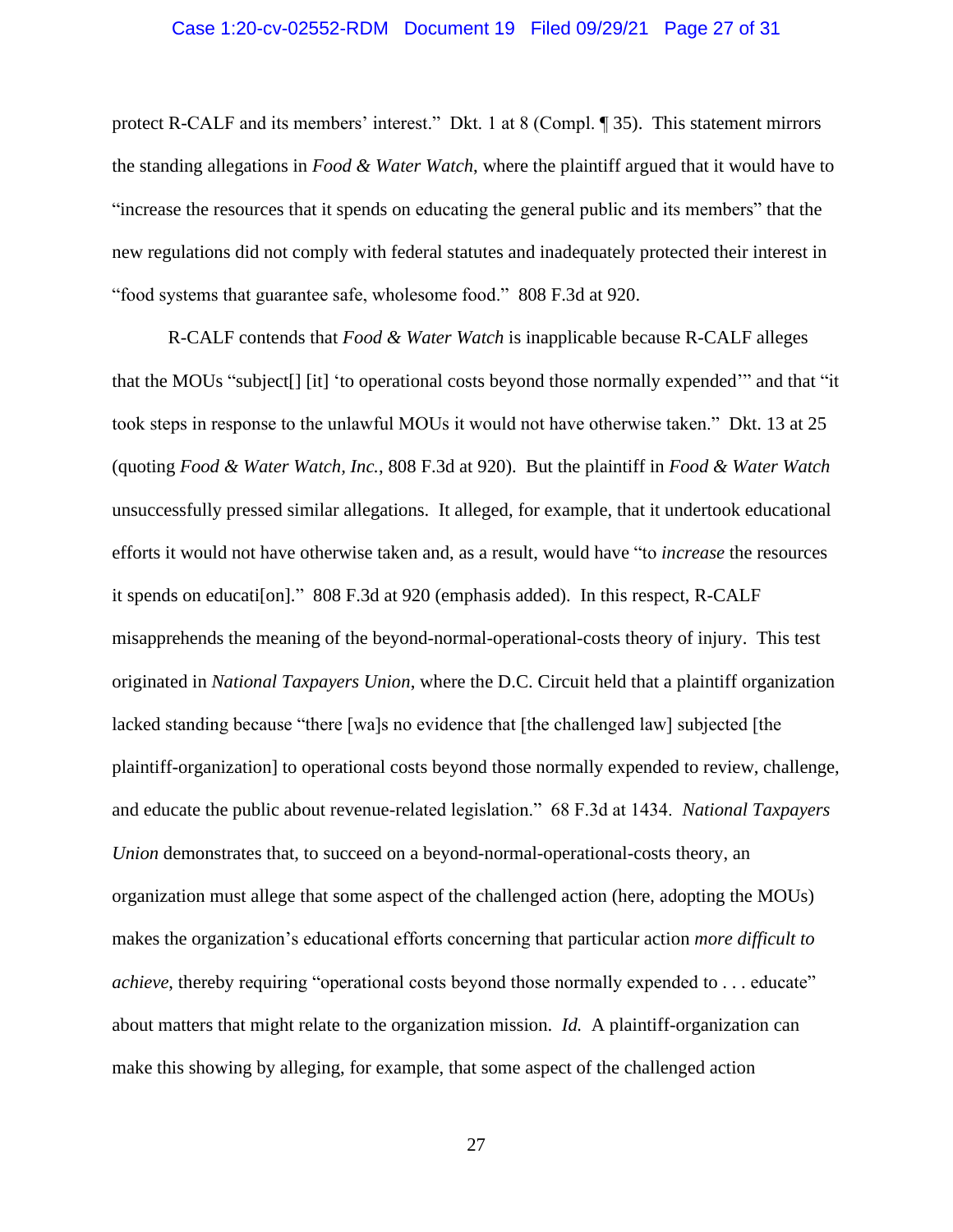#### Case 1:20-cv-02552-RDM Document 19 Filed 09/29/21 Page 28 of 31

"perceptibly impaired" its ability to provide educational services. *Havens Realty Corp. v. Coleman*, 455 U.S. 363, 379 (1982); *accord PETA*, 797 F.3d at 1095 (finding standing where the agency's "denial of access to . . . information . . . perceptibly impaired [the organization's] ability . . . to educate the public" (quotation marks omitted)); *see also Food & Water Watch, Inc.*, 80 F.3d at 920–21. But it is not enough for an organization simply to allege that it has taken action it otherwise might not have. If that were the rule, an organization would "be able to secure a lower standard for Article III standing," *Clapper v. Amnesty Int'l USA*, 568 U.S. 398, 416 (2013), any time a government policy conflicted with its mission, simply by incurring new expenses to educate others about the policy.

Therefore, the Court concludes that R-CALF has failed to plausibly allege organizational standing.

### **C. Res Judicata**

The USDA urges the Court to dismiss R-CALF's complaint under Rule 12(b)(6) on the ground that R-CALF's claims are precluded by the final judgment in the Montana litigation. There is considerable uncertainty, however, about whether a federal court may resolve a *res judicata* defense before it is satisfied that it has Article III jurisdiction over a case. In *Steel Co. v. Citizens for a Better Environment*, the Supreme Court rejected the erstwhile practice of some federal courts of "assuming" "hypothetical jurisdiction" to address straightforward, nonjurisdictional issues in order to avoid reaching more difficult jurisdictional questions. 523 U.S. at 94. Quoting *Ex parte McCardle*, the Court explained: "Without jurisdiction the court cannot proceed at all in any cause. Jurisdiction is power to declare the law, and when it ceases to exist, the only function remaining to the court is that of announcing the fact and dismissing the cause." *Id.* (quoting 74 U.S. (7 Wall.) 506, 514 (1868)).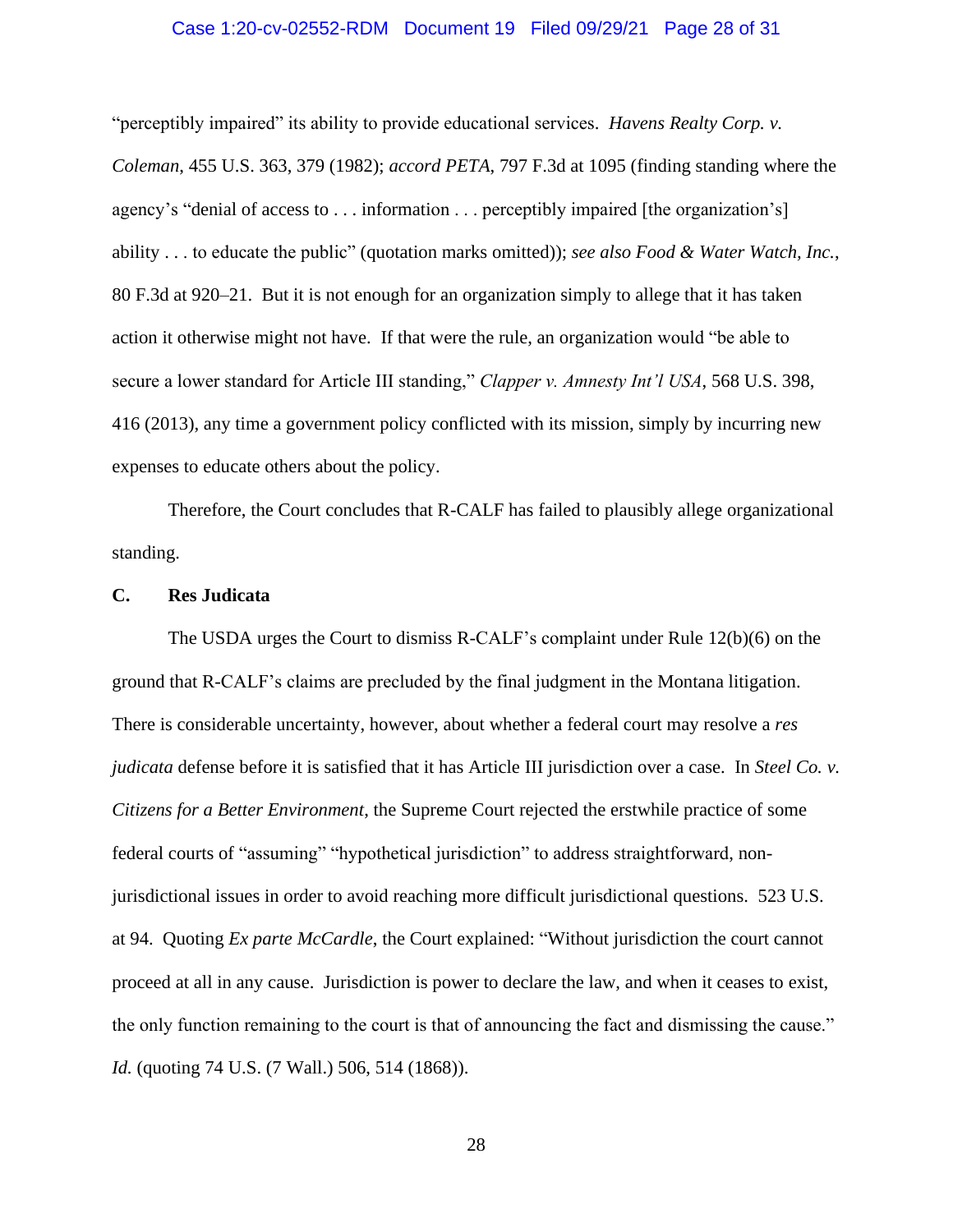### Case 1:20-cv-02552-RDM Document 19 Filed 09/29/21 Page 29 of 31

Although the D.C. Circuit has yet to consider the question, the Eighth Circuit and at least a handful of district courts have read *Steel Co.* to mean that "[f]ederal courts generally must address Article III subject-matter jurisdiction before reaching . . . *res judicata*," which is "a nonjurisdictional question." *In re Athens/Alpha Gas Corp.*, 715 F.3d 230, 235 (8th Cir. 2013); *see also, e.g.*, *Park v. Bank of Am., N.A.*, 92 F. Supp. 3d 976, 982 (S.D. Cal. 2015); *Harrison v. Robinson Rancheria Band of Pomo Indians Bus. Council*, No. 13-cv-1413, 2013 WL 5442987, at \*5 (N.D. Cal. 2013). Not every court agrees, however. Most notably, the First Circuit has held that a federal court may bypass a difficult question of subject-matter jurisdiction to dismiss an action on *res judicata* grounds. *Penobscot Nation v. Ga.-Pac. Corp*., 254 F.3d 317, 324–25 (1st Cir. 2001). As the First Circuit explained, "[t]he *Steel Co.* limitation is fundamentally an objection to deciding 'the merits,'" and that "concern that is not implicated" by "conclud[ing] that [a prior] judgment . . . would prevent the district court from affording any different relief." *Id.* 

Determining the precise contours of the *Steel Co.* rule is no easy task. On the one hand, the majority opinion quotes *McCardle* for the broad proposition that federal courts must address jurisdiction before all other matters. *Steel Co.*, 523 U.S. at 94. But the majority also acknowledged that "some [Supreme Court] cases . . . have diluted the absolute purity of the rule that Article III jurisdiction is always an antecedent question." *Id.* at 101. Only five justices joined the majority opinion, moreover, and two of those justices, Justices O'Connor and Kennedy, wrote separately to clarify the limited reach of the decision. As Justice O'Connor, joined by Justice Kennedy, explained,

I . . . agree with the Court's statement that federal courts should be certain of their jurisdiction before reaching the merits of a case. As the Court acknowledges . . . several of our decisions "have diluted the absolute purity of the rule that Article III jurisdiction is always an antecedent question." The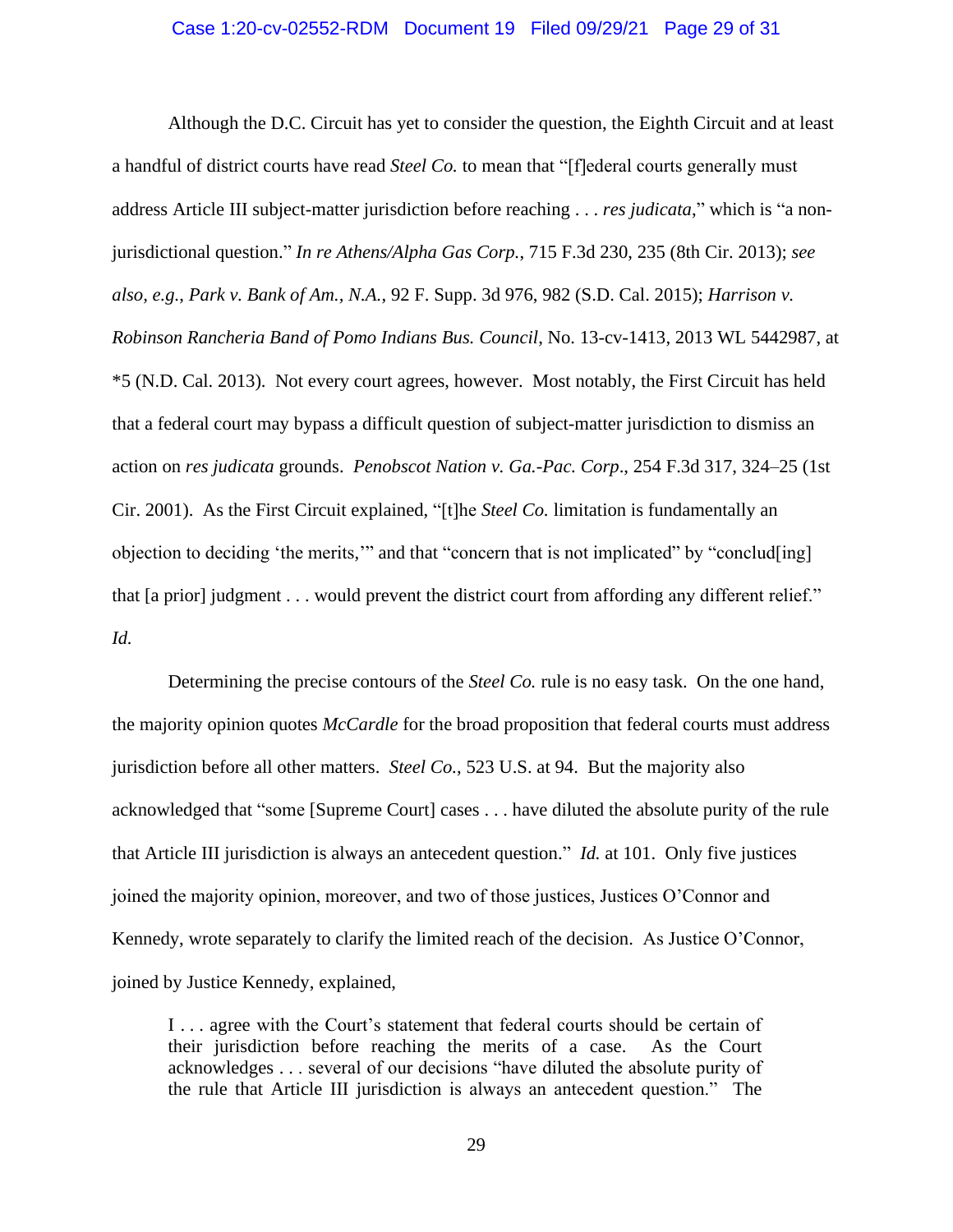opinion of the Court adequately describes why the assumption of jurisdiction was defensible in those cases, and why it is not in this case. I write separately to note that, in my view, the Court's opinion should not be read as cataloging an exhaustive list of circumstances under which federal courts may exercise judgment in "reserv[ing] difficult questions of . . . jurisdiction when the case alternatively could be resolved on the merits in favor of the same party."

523 U.S. at 110 (O'Connor, J., concurring) (citations omitted). Nothing in *Steel Co.*, then, directly answers the question whether a court may consider a claim preclusion defense while it is still uncertain of its subject-matter jurisdiction, and neither the D.C. Circuit nor any judge on this Court has had occasion to address that issue.

Given the unsettled state of the law on this question, the Court will postpone addressing the USDA's claim preclusion defense until after the parties submit evidence and more complete briefing addressing the Court's jurisdiction. Even if courts may, at times, sidestep difficult jurisdictional questions where "(1) the merits question is more readily resolved, and (2) the prevailing party on the merits would be the same as the prevailing party were jurisdiction denied," *Steel Co.*, 523 U.S. at 93, the Court is unpersuaded that this is such a case. Here, the preclusion issue is no more straightforward than the jurisdictional issue, and resolution of the preclusion issue in advance of the jurisdictional issue would also require the Court to resolve a difficult question of first impression in this jurisdiction regarding the reach of the judicial power. The jurisdictional issue, moreover, is not a difficult one—it is simply underdeveloped at this early stage of the litigation, where the parties have offered no evidence in support of their respective positions. And, finally, it is far from clear that the same party is likely to prevail on the jurisdictional and claim preclusion issues. At least based on the information currently before the Court, it appears that R-CALF has a high hill to climb with respect to jurisdiction, while the USDA may find it difficult to demonstrate that this action—which involves a procedural challenge to the USDA's adoption of the MOUs—"share[s] the same nucleus of facts" with the